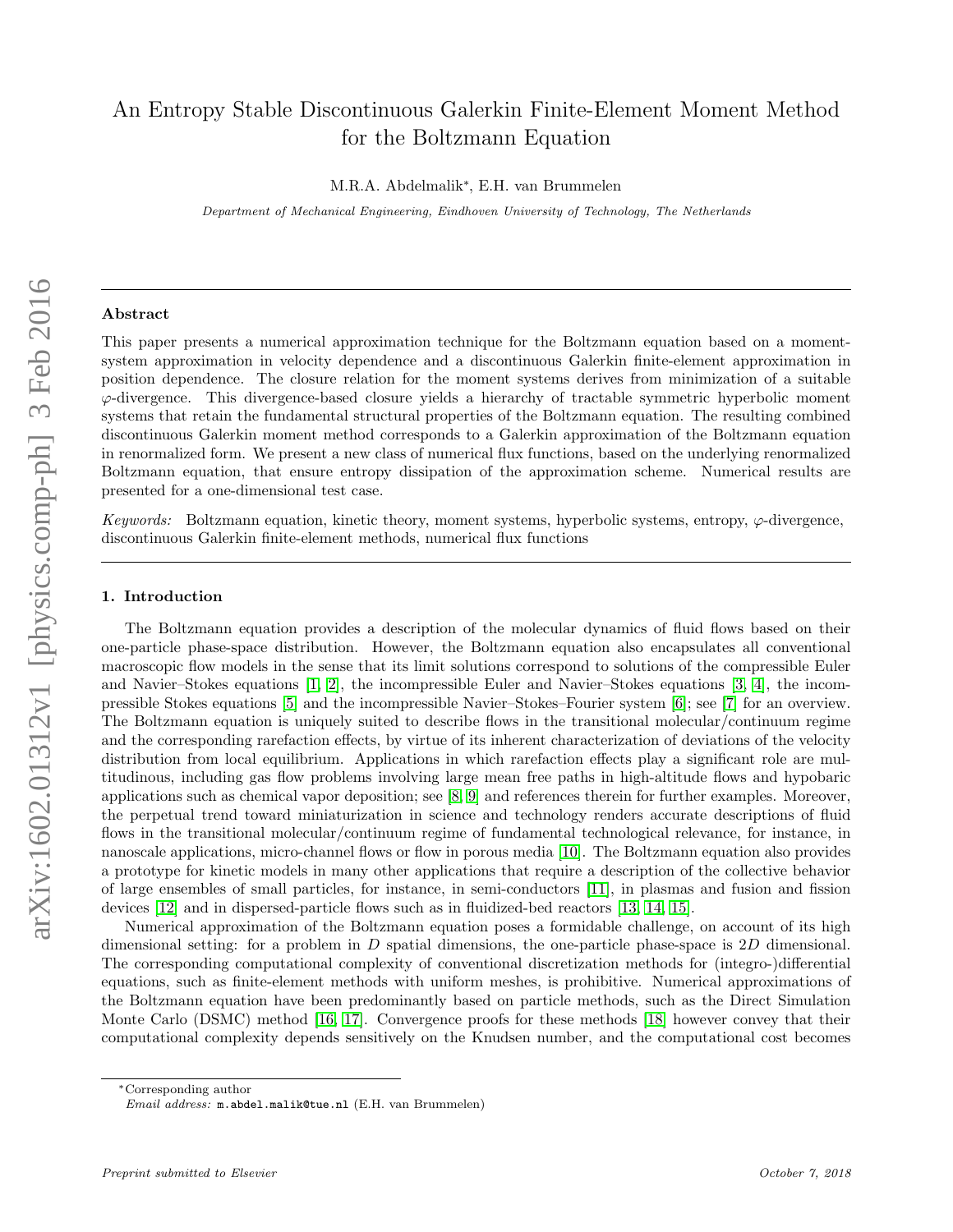prohibitive in the fluid-dynamical limit. Moreover, from an approximation perspective, DSMC can be inefficient, because it is inherent to the underlying Monte-Carlo process that the approximation error decays only as  $n^{-\frac{1}{2}}$  as the number of simulation molecules, n, increases; see, for instance, [\[19,](#page-12-15) Thm. 5.14]. Efficient computational modeling of fluid flows in the transitional molecular/continuum regime therefore remains an outstanding challenge.

An alternative approximation technique for the Boltzmann equation is the method of moments [\[20,](#page-12-16) [21,](#page-12-17) [9\]](#page-12-5). The method of moments represents a general statistical approximation technique which identifies parameters of an approximate distribution based on its moments [\[22\]](#page-12-18). Application of the method of moments to the Boltzmann equation engenders an evolution equation for the moments (weighted averages) of the phase-space distribution. An approximation based on moments is generally consistent with a restricted interest in functionals of the distribution corresponding to macroscopic properties of the fluid. The method of moments is closely related to extended thermodynamics; see, for instance, [\[23,](#page-12-19) [24\]](#page-12-20).

In this paper we present a position-velocity Galerkin approximation method for the Boltzmann equation, based on a moment-system approximation in velocity dependence and a discontinuous Galerkin approximation in position dependence. To devise the moment-closure relation, we consider a generalization of the setting of the moment-closure problem from Kullback–Leibler divergence [\[25\]](#page-12-21) to the class of  $\varphi$ -divergences [\[26,](#page-12-22) [27\]](#page-13-0). The derived moment-closure relation engenders non-negative distributions and the corresponding moment systems are symmetric hyperbolic and tractable, in the sense that the formulation only requires the evaluation of higher-order moments of Gaussian distributions. The moment systems conserve mass, momentum and energy, and moreover dissipate an appropriate  $\varphi$ -divergence, analogous to the dissipation of relative entropy of the underlying Boltzmann equation, provided that the collision operator dissipates the corresponding  $\varphi$ -divergence relative to a suitable reference distribution. The moment systems correspond to Galerkin approximations of the Boltzmann equation in renormalized form. For the discretization in position dependence, we consider a discontinuous Galerkin finite-element method (DGFEM). We present a new numerical-flux function for the DGFEM discretization, derived from the underlying renormalized Boltzmann equation. We will show that the resulting DGFEM moment method method is entropy stable.

The remainder of this paper is organized as follows. Section [2](#page-1-0) surveys standard structural properties of the Boltzmann equation that have to be retained in the moment-system approximation. Section [3](#page-3-0) introduces the moment-system approximation of the Boltzmann equation in velocity dependence and the corresponding moment-closure relation. In Section [4,](#page-6-0) we derive the DGFEM formulation in position dependence, and we show that the resulting DGFEM moment method is entropy stable. Section [5](#page-8-0) illustrates the properties of the proposed DGFEM moment method for a shock tube Riemann problem [\[28,](#page-13-1) [29\]](#page-13-2). Finally, Section [6](#page-9-0) presents a concluding discussion.

### <span id="page-1-0"></span>2. Properties of the Boltzmann equation

Consider a monatomic gas contained in a fixed spatial domain  $\Omega \subset \mathbb{R}^D$ . Kinetic theory describes the state of such a gas by a non-negative (phase-space) density  $f = f(t, x, v)$  over the single-particle phase space  $\Omega \times \mathbb{R}^D$ . The evolution of f is considered to be governed by the Boltzmann equation,

<span id="page-1-1"></span>
$$
\partial_t f + v_i \partial_{x_i} f = \mathcal{C}(f) \tag{1}
$$

where the summation convention applies to repeated indices and the collision operator  $f \mapsto \mathcal{C}(f)$  acts only on the  $v = (v_1, \ldots, v_D)$  dependence of f locally at each  $(t, x)$ . The collision operator is assumed to possess certain conservation, symmetry and dissipation properties, viz., conservation of mass, momentum and energy, invariance under Galilean transformations and dissipation of appropriate entropy functionals. Moreover, it is assumed that the collision operator exhibits certain positivity properties. These fundamental properties of the collision operator are treated in further detail below. Our treatment of the conservation and symmetry properties is standard (see, for instance, [\[21\]](#page-12-17)) and is presented merely for coherence and completeness. For the entropy-dissipation property, we consider a generalization of the usual (relative) entropy to  $\varphi$ -divergences [\[26,](#page-12-22) [27\]](#page-13-0) for collision operators  $f \mapsto \mathcal{C}(f)$  that are non-negative outside the support of f, to enable an exploration of the moment-closure problem in an extended setting.

To elaborate the conservation properties of the collision operator, let  $\langle \cdot \rangle$  denote integration in the velocity dependence of any scalar, vector or matrix valued measurable function over D-dimensional Lebesgue measure. A function  $\alpha : \mathbb{R}^D \to \mathbb{R}$  is called a *collision invariant* of C if

$$
\langle \alpha \mathcal{C}(f) \rangle = 0 \qquad \forall f \in \mathcal{D}(\mathcal{C}), \tag{2}
$$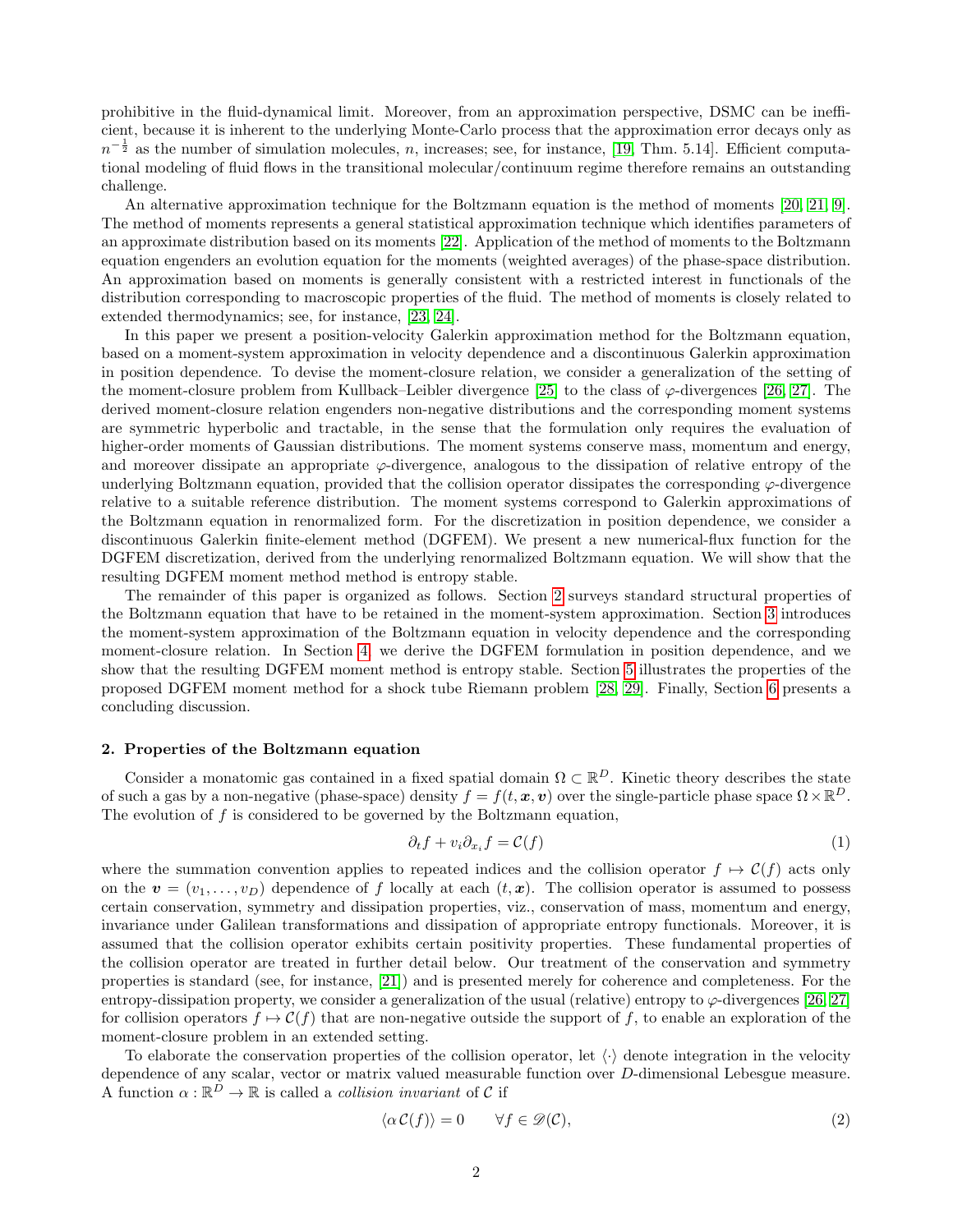where  $\mathscr{D}(\mathcal{C}) \subset L^1(\mathbb{R}^D, \mathbb{R}_{\geq 0})$  denotes the domain of  $\mathcal{C}$ , which we consider to be a subset of the almost everywhere nonnegative Lebesgue integrable functions on  $\mathbb{R}^D$ . Equation [\(1\)](#page-1-1) associates a scalar conservation law with each collision invariant:

$$
\partial_t \langle \alpha f \rangle + \partial_{x_i} \langle v_i \alpha f \rangle = 0 \tag{3}
$$

We insist that  $\{1, v_1, \ldots, v_D, |\mathbf{v}|^2\}$  are collision invariants of C and that the span of this set contains all collision invariants, i.e.

<span id="page-2-0"></span>
$$
\langle \alpha \mathcal{C}(f) \rangle = 0 \quad \forall f \in \mathscr{D}(\mathcal{C}) \quad \Leftrightarrow \quad \alpha \in \text{span}\{1, v_1, \dots, v_D, |\mathbf{v}|^2\} =: \mathscr{I}.
$$
 (4)

The moments  $\langle f \rangle$ ,  $\langle v_i f \rangle$  and  $\langle v_i | v_j \rangle$ , correspond to mass-density, the (components of) momentum-density and energy-density, respectively. Accordingly, the conservation law [\(3\)](#page-2-0) implies that [\(1\)](#page-1-1) conserves mass, momentum and energy.

The assumed symmetry properties of the collision operator pertain to commutation with translational and rotational transformations. In particular, for all vectors  $u \in \mathbb{R}^D$  and all orthogonal tensors  $\mathcal{O}: \mathbb{R}^D \to \mathbb{R}^D$ , we define the translation transformation  $\mathcal{T}_u : \mathcal{D}(\mathcal{C}) \to \mathcal{D}(\mathcal{C})$  and the rotation transformation  $\mathcal{T}_{\mathcal{O}} : \mathcal{D}(\mathcal{C}) \to \mathcal{D}(\mathcal{C})$ by:

<span id="page-2-7"></span><span id="page-2-6"></span>
$$
(\mathcal{T}_{\mathbf{u}}f)(\mathbf{v}) = f(\mathbf{u} - \mathbf{v}) \qquad \forall f \in \mathscr{D}(\mathcal{C})
$$
\n<sup>(5)</sup>

<span id="page-2-1"></span>
$$
(\mathcal{T}_{\mathcal{O}}f)(\mathbf{v}) = f(\mathcal{O}^*\mathbf{v}) \qquad \forall f \in \mathscr{D}(\mathcal{C})
$$
 (6)

with  $\mathcal{O}^*$  the Euclidean adjoint of  $\mathcal{O}$ . Note that the above transformations act on the v-dependence only. It is assumed that  $\mathcal C$  possesses the following symmetries:

$$
\mathcal{C}(\mathcal{T}_{\mathbf{u}}f) = \mathcal{T}_{\mathbf{u}}\mathcal{C}(f), \qquad \mathcal{C}(\mathcal{T}_{\mathcal{O}}f) = \mathcal{T}_{\mathcal{O}}\mathcal{C}(f) \tag{7}
$$

The symmetries [\(7\)](#page-2-1) imply that [\(1\)](#page-1-1) complies with Galilean invariance, i.e. if  $f(t, x, v)$  satisfies the Boltzmann equation [\(1\)](#page-1-1), then for arbitrary  $u \in \mathbb{R}^D$  and arbitrary orthogonal  $\mathcal{O}: \mathbb{R}^D \to \mathbb{R}^D$ , so do  $f(t, x - ut, v - u)$  and  $f(t, \mathcal{O}^*x, \mathcal{O}^*v).$ 

The entropy dissipation property of  $C$  is considered in the extended setting of [\[21,](#page-12-17) Sec. 7], from which we derive the following definition: a convex function  $\eta : \mathbb{R}_{\geq 0} \to \mathbb{R}$  is called an *entropy for* C if

<span id="page-2-3"></span><span id="page-2-2"></span>
$$
\langle \eta'(f) \mathcal{C}(f) \rangle \le 0, \qquad \forall f \in \mathcal{D}(\mathcal{C})
$$
\n(8)

with  $\eta'(f)$  the derivative of  $\eta(f)$ , and if for every  $f \in \mathcal{D}(\mathcal{C})$  the following equivalences hold:

$$
\mathcal{C}(f) = 0 \quad \Leftrightarrow \quad \langle \eta'(f) \, \mathcal{C}(f) \rangle = 0 \quad \Leftrightarrow \quad \eta'(f) \in \mathscr{I} \tag{9}
$$

Relation [\(8\)](#page-2-2) implies that C dissipates the local entropy density  $\langle \eta(\cdot) \rangle$ , which leads to an abstraction of Boltzmann's H-theorem for [\(1\)](#page-1-1), asserting that solutions of the Boltzmann equation [\(1\)](#page-1-1) satisfy the local entropydissipation law:

<span id="page-2-4"></span>
$$
\partial_t \langle \eta(f) \rangle + \partial_{x_i} \langle v_i \eta(f) \rangle = \langle \mathcal{C}(f) \eta'(f) \rangle \le 0. \tag{10}
$$

The functions  $\langle \eta(f) \rangle$ ,  $\langle v_i \eta(f) \rangle$  and  $\langle \eta'(f) \mathcal{C}(f) \rangle$  are referred to as entropy density, entropy flux and entropy-dissipation rate, respectively. The first equivalence in [\(9\)](#page-2-3) characterizes local equilibria of  $\mathcal C$  by vanishing entropy dissipation, while the second equivalence indicates the form of such local equilibria. For spatially homogeneous initial data,  $f_0$ , equations [\(8\)](#page-2-2) and [\(9\)](#page-2-3) suggest that equilibrium solutions,  $f_{eq}$ , of [\(1\)](#page-1-1) are determined by:

$$
f_{\text{eq}} = \arg \min \left\{ \langle \eta(f) \rangle : f \in \mathcal{D}(\mathcal{C}), \langle \alpha f \rangle = \langle \alpha f_0 \rangle \ \forall \alpha \in \mathcal{I} \right\},\tag{11}
$$

Equation  $(11)$  identifies equilibria as minimizers<sup>[1](#page-2-5)</sup> of the entropy, subject to the constraint that the invariant moments are identical to the invariant moments of the initial distribution.

The standard definition of entropy corresponds to a density  $f \mapsto \langle f \log f + f \alpha \rangle$  where  $\alpha \in \mathcal{I}$  is any collision invariant. The corresponding local equilibria of  $C(f)$  defined by [\(9\)](#page-2-3) are characterized by Maxwellians M, i.e. distributions of the form

<span id="page-2-8"></span>
$$
\mathcal{M}(\boldsymbol{v}) := \mathcal{M}_{(\varrho,\boldsymbol{u},T)}(\boldsymbol{v}) := \frac{\varrho}{(2\pi RT)^{\frac{D}{2}}}\exp\left(-\frac{|\boldsymbol{v}-\boldsymbol{u}|^2}{2RT}\right) \tag{12}
$$

<span id="page-2-5"></span><sup>1</sup>We adopt the sign convention of diminishing entropy.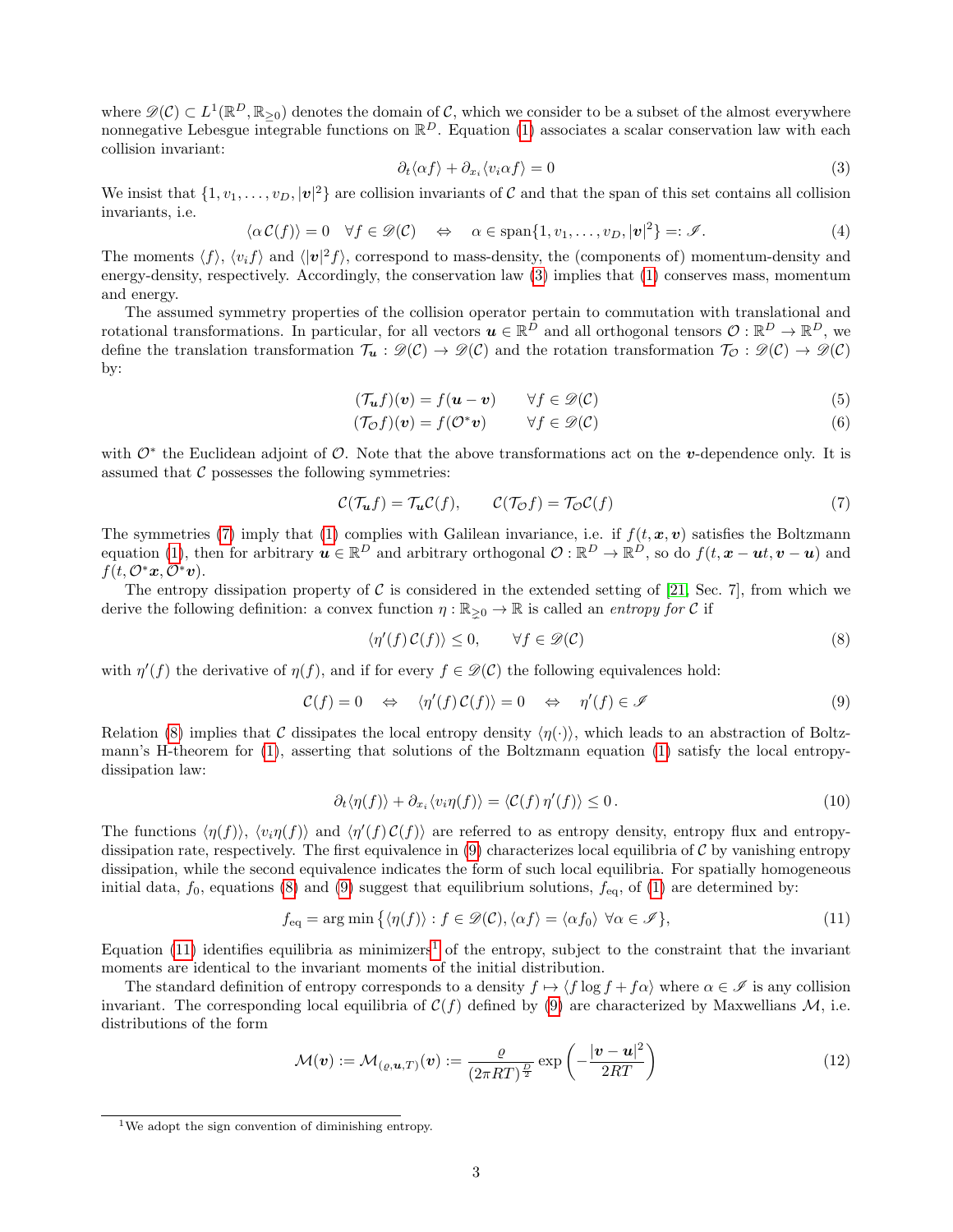for some  $(\varrho, \mathbf{u}, T) \in \mathbb{R}_{>0} \times \mathbb{R}^D \times \mathbb{R}_{>0}$  and a certain gas constant  $R \in \mathbb{R}_{>0}$ . It is noteworthy that  $\log \mathcal{M} \in \mathcal{I}$ and, therefore, the Kullback-Leibler divergence  $\langle f \log (f / \mathcal{M}) \rangle$  of f with respect to M is equivalent to  $\langle f \log f \rangle$ in the sense of dissipation characteristics.

In this work, we depart from the standard relative entropy for [\(1\)](#page-1-1) corresponding to the Kullback-Leibler divergence. Instead, we consider entropies based on particular  $\varphi$ -divergences [\[30,](#page-13-3) [26,](#page-12-22) [27\]](#page-13-0). These  $\varphi$ -divergences generally preclude the usual physical and information-theoretical interpretations of relative entropy, but still provide a meaningful entropy density in accordance with  $(8)$  and  $(9)$ . The considered  $\varphi$ -divergences yield a setting in which entropy-minimization based moment-closure approximations to [\(1\)](#page-1-1) are not impaired by nonrealizability, exhibit bounded fluxes in the vicinity of equilibrium, and are numerically tractable.

We will admit distributions that vanish on sets with nonzero measure. To accommodate such distributions, we introduce an auxiliary non-negativity condition on the collision operator, in addition to [\(8\)](#page-2-2) and [\(9\)](#page-2-3). The non-negativity condition insists that  $\mathcal{C}(f)$  cannot be negative on zero sets of f:

<span id="page-3-1"></span>
$$
\mathcal{C}(f)|_{\text{supp}^c(f)} \ge 0\tag{13}
$$

where supp<sup>c</sup>(f) denotes zero set of f, i.e. the complement in  $\mathbb{R}^D$  of the closed support of f. Condition [\(13\)](#page-3-1) encodes that the collision operator cannot create locally negative distributions. It can be verified that [\(13\)](#page-3-1) holds for a wide range of collision operators, including the BGK operator [\[31\]](#page-13-4), the multi-scale generalization of the BGK operator introduced in [\[21\]](#page-12-17), and all collision operators that are characterized by a (non-negative) collision kernel.

**Remark.** The adoption of  $\varphi$ -divergence-based entropies insists that such entropies satisfy [\(8\)](#page-2-2) and [\(9\)](#page-2-3) for a meaningful class of collision operators in compliance with  $(13)$ . In [\[27\]](#page-13-0) it is shown that the class of admissible collision operators includes the BGK operator [\[31\]](#page-13-4) and the multi-scale generalization of the BGK operator in [\[21\]](#page-12-17).

## <span id="page-3-0"></span>3. Moment-system approximation of the Boltzmann equation

Our semi-discretization of the Boltzmann equation with respect to the velocity dependence is based on velocity moments of the one-particle marginal. An inherent aspect of considering a finite number of moment equations derived from [\(1\)](#page-1-1) is that low-order moments are generally coupled to higher-order ones. Consequently, a closed set of equations for the moments cannot be readily formulated, and a closure relation is required. Closed moment systems can generally be conceived of as Galerkin-subspace approximations of [\(1\)](#page-1-1) in renormalized form.

To derive the moment equations from [\(1\)](#page-1-1), let  $\mathcal M$  denote a finite-dimensional subspace of D-variate polynomials and let  $\{m_i(\boldsymbol{v})\}_{i=1}^M$  with  $M = \dim \mathcal{M}$  represent a corresponding basis. Denoting the column M-vector of these basis elements by  $m$ , it holds that the moments  $\langle mf \rangle$  of the one-particle marginal satisfy:

<span id="page-3-2"></span>
$$
\partial_t \langle \mathbf{m} f \rangle + \partial_{x_i} \langle v_i \mathbf{m} f \rangle = \langle \mathbf{m} \mathcal{C}(f) \rangle \tag{14}
$$

provided that  $f \in \mathscr{F} := \{ f \in \mathscr{D}(\mathcal{C}) : f \geq 0, mf \in L^1(\mathbb{R}^D), \mathbf{v}mf \in L^1(\mathbb{R}^D, \mathbb{R}^D), m\mathcal{C}(f) \in L^1(\mathbb{R}^D) \ \forall m \in \mathscr{M} \}$ almost everywhere in the considered time interval  $(0, T)$  and the spatial domain  $\Omega$ . The provision  $f \in \hat{\mathscr{F}}$ has been confirmed in specific settings of [\(1\)](#page-1-1) but not for the general case; see [\[21,](#page-12-17) Sec. 4]. The moment system [\(14\)](#page-3-2) constitutes M relations between  $(2 + D) \mathbb{R}^M$ -valued functions, viz. the density  $\langle \mathbf{m} f \rangle$ , the fluxes  $\langle v_i, f \rangle$  and the production term  $\langle mC(f) \rangle$ , and is therefore not closed. Moment systems are generally closed by constructing an approximation to the distribution function from the densities and then evaluating the fluxes and production terms for the approximate distribution. Denoting by  $\mathbb{M} \subseteq \mathbb{R}^M$  a suitable class of moments, a function  $\mathcal{F} : \mathbb{M} \to \mathscr{F}$  must be specified such that F realizes the moments in M, i.e.  $\langle mF(\mu) \rangle = \mu$  for all  $\mu \in \mathbb{M}$ , and if f satisfies [\(1\)](#page-1-1) then  $\mathcal{F}(\langle \mathbf{m} f \rangle)$  constitutes a suitable (in a sense to be made more precise below) approximation to f. Approximating the moments in [\(14\)](#page-3-2) by  $\mu \approx \langle mf \rangle$  and replacing f in (14) by the approximation  $\mathcal{F}(\mu)$ , one obtains the following closed system for the approximate moments:

<span id="page-3-3"></span>
$$
\partial_t \mu + \partial_{x_i} \langle v_i m \mathcal{F}(\mu) \rangle = \langle m \mathcal{C}(\mathcal{F}(\mu)) \rangle. \tag{15}
$$

The closed moment system [\(15\)](#page-3-3) is essentially defined by the polynomial subspace,  $\mathcal{M}$ , and the closure relation,  $\mathcal{F}$ . A subspace/closure-relation pair  $(M, \mathcal{F})$  is appropriate if the corresponding moment system [\(15\)](#page-3-3) is well posed and retains the fundamental structural properties of the Boltzmann equation: conservation of mass, momentum and energy, Galilean invariance and dissipation of an entropy functional. Further conditions may be considered,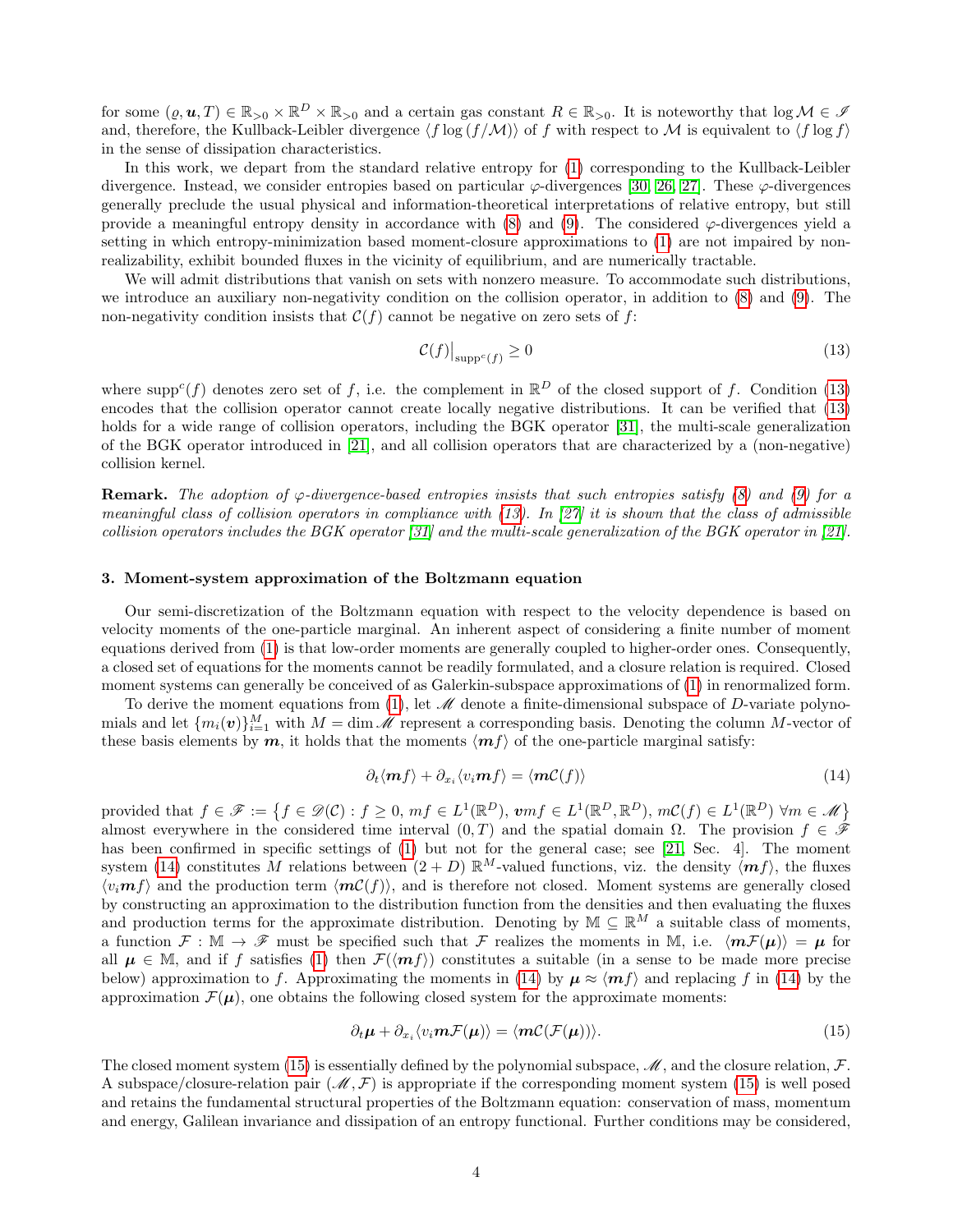e.g. that the fluxes and production terms can be efficiently evaluated by means of numerical quadrature. The conservation properties and Galilean invariance of [\(1\)](#page-1-1) can generally be transferred to [\(15\)](#page-3-3) by a suitable selection of the subspace  $\mathcal{M}$ , namely that  $\mathcal{M}$  contains the collision invariants  $\mathcal{I}$ , and is closed under the actions of  $\mathcal{T}_u$ and  $\mathcal{T}_{\mathcal{O}}$  (cf. [\(5\)](#page-2-6) and [\(6\)](#page-2-7)). Entropy dissipation must be ensured by the closure relation,  $\mathcal{F}$ .

We consider a moment-closure relation deriving from minimization of a  $\varphi$ -divergence relative to a suitable background measure, subject to the moment constraints; see also [\[27\]](#page-13-0). An example of the class of  $\varphi$ -divergences that we envisage is provided by:

<span id="page-4-6"></span>
$$
\varphi(s) = s \left( \frac{N^2}{N+1} s^{1/N} - N \right) + \frac{N}{N+1} \tag{16}
$$

<span id="page-4-0"></span>with  $N \in \mathbb{N}$ . We assume that the considered  $\varphi$ -divergence is strictly convex and represents an entropy for the collision operator. We denote by  $\beta$  a strictly positive background distribution. We assume that  $\beta$  is independent of  $(t, x)$ . However, this assumption can be moderated. We consider the closure relation  $\mathcal{F}: \mathbb{M} \to \mathscr{F}$  according to:

$$
\mathcal{F}(\boldsymbol{\mu}) = \underset{f \in \mathcal{F}}{\arg \min} \{ \langle \mathcal{B} \varphi(f/\mathcal{B}) \rangle : f \in \mathcal{D}(\mathcal{C}), \langle \boldsymbol{m}f \rangle = \boldsymbol{\mu} \} \tag{17}
$$

Assuming that [\(17\)](#page-4-0) admits a solution (see [\[27\]](#page-13-0)), this solution can be characterized as a stationary point of the Lagrangian  $(f, \lambda) \mapsto \langle \mathcal{B} \varphi(f / \mathcal{B}) \rangle + \lambda \cdot (\mu - \langle \mathbf{m} f \rangle)$ , where  $\lambda$  represents a Lagrange multiplier. The stationarity condition implies  $\varphi'(f/\mathcal{B}) - \lambda \cdot m = 0$  and, hence, the moment-closure relation:

<span id="page-4-2"></span><span id="page-4-1"></span>
$$
\mathcal{F}(\mu) = \mathcal{B}\psi(\lambda \cdot \boldsymbol{m})\tag{18}
$$

with  $\psi$  a suitable right inverse of  $\varphi'$ . In particular, we define

$$
\psi(s) = \begin{cases}\n(\varphi')^{-1}(s) & \text{if } s > \varphi'(0) \\
0 & \text{if } s \le \varphi'(0)\n\end{cases}
$$
\n(19)

By virtue of the strict convexity of  $\varphi$ , the derivative  $\varphi'$  is an increasing function and the inverse in [\(19\)](#page-4-1) is uniquely defined. It is important to note that  $\varphi'$  corresponds to a left inverse of  $\psi$  on the support of  $\mathcal{F}(\mu)$ , i.e. on the closure of  $\{v \in \mathbb{R}^D : (\varphi')^{-1}(\lambda \cdot m(v)) > 0\}$ :

$$
\varphi'(\psi(\boldsymbol{\lambda}\cdot\boldsymbol{m}(v))) = \boldsymbol{\lambda}\cdot\boldsymbol{m}(v) \qquad \text{for all } \boldsymbol{v} \in \mathrm{cl}(\{\boldsymbol{v}\in\mathbb{R}^D : (\varphi')^{-1}(\boldsymbol{\lambda}\cdot\boldsymbol{m}(v)) > 0\}) \tag{20}
$$

For all  $v \in \text{supp}^c(\mathcal{F}(\mu))$ , it holds that that  $\psi(\lambda \cdot m(v)) = 0$  but generally  $\varphi'(0) \neq \lambda \cdot m(v)$ . To establish that under suitable boundary conditions, the moment system [\(15\)](#page-3-3) with closure relation [\(18\)](#page-4-2) dissipates the relative entropy with density  $f \mapsto \langle \mathcal{B} \varphi(f / \mathcal{B}) \rangle$ , we will show that if  $\mathcal{F} := \mathcal{F}(\mu)$  satisfies [\(15\)](#page-3-3) then

<span id="page-4-5"></span>
$$
\frac{d}{dt} \int_{\Omega} \langle \mathcal{B} \varphi(\mathcal{F}/\mathcal{B}) \rangle + \int_{\partial \Omega} \langle v_n \mathcal{B} \varphi(\mathcal{F}/\mathcal{B}) \rangle \le 0 \tag{21}
$$

where  $v_n = v \cdot n$  with n the exterior unit normal vector on  $\partial\Omega$ . To this end, we first note that by the chain rule, we have:

<span id="page-4-4"></span>
$$
\frac{d}{dt} \int_{\Omega} \langle \mathcal{B} \varphi(\mathcal{F}/\mathcal{B}) \rangle + \int_{\partial \Omega} \langle v_n \mathcal{B} \varphi(\mathcal{F}/\mathcal{B}) \rangle = \int_{\Omega} \left( \partial_t \langle \mathcal{B} \varphi(\mathcal{F}/\mathcal{B}) \rangle + \partial_{x_i} \langle v_i \mathcal{B} \varphi(\mathcal{F}/\mathcal{B}) \rangle \right) = \int_{\Omega} (T_1 + T_2) \tag{22}
$$

with

<span id="page-4-3"></span>
$$
T_1 = \langle \varphi'(\mathcal{F}/\mathcal{B}) (\partial_t \mathcal{F} + v_i \partial_{x_i} \mathcal{F}) \rangle
$$
  
\n
$$
T_2 = \langle (\varphi(\mathcal{F}/\mathcal{B}) - (\mathcal{F}/\mathcal{B}) \varphi'(\mathcal{F}/\mathcal{B}) ) (\partial_t \mathcal{B} + v_i \partial_{x_i} \mathcal{B}) \rangle
$$

On account of  $\varphi'(\mathcal{F}/\mathcal{B}) = \lambda \cdot m$  on supp $(\mathcal{F})$  and [\(15\)](#page-3-3), we obtain for the first term:

$$
T_1 = \langle (\lambda \cdot \mathbf{m})(\partial_t \mathcal{F} + v_i \partial_{x_i} \mathcal{F}) \rangle + \int_{\text{supp}^c(\mathcal{F})} (\varphi'(0) - \lambda \cdot \mathbf{m})(\partial_t \mathcal{F} + v_i \partial_{x_i} \mathcal{F})
$$
  
\n
$$
= \langle (\lambda \cdot \mathbf{m}) \mathcal{C}(\mathcal{F}) \rangle + \int_{\text{supp}^c(\mathcal{F})} (\varphi'(0) - \lambda \cdot \mathbf{m})(\partial_t \mathcal{F} + v_i \partial_{x_i} \mathcal{F})
$$
(23)  
\n
$$
= \langle \varphi'(\mathcal{F}/\mathcal{B}) \mathcal{C}(\mathcal{F}) \rangle + \int_{\text{supp}^c(\mathcal{F})} (\varphi'(0) - \lambda \cdot \mathbf{m})(\partial_t \mathcal{F} + v_i \partial_{x_i} \mathcal{F} - \mathcal{C}(\mathcal{F}))
$$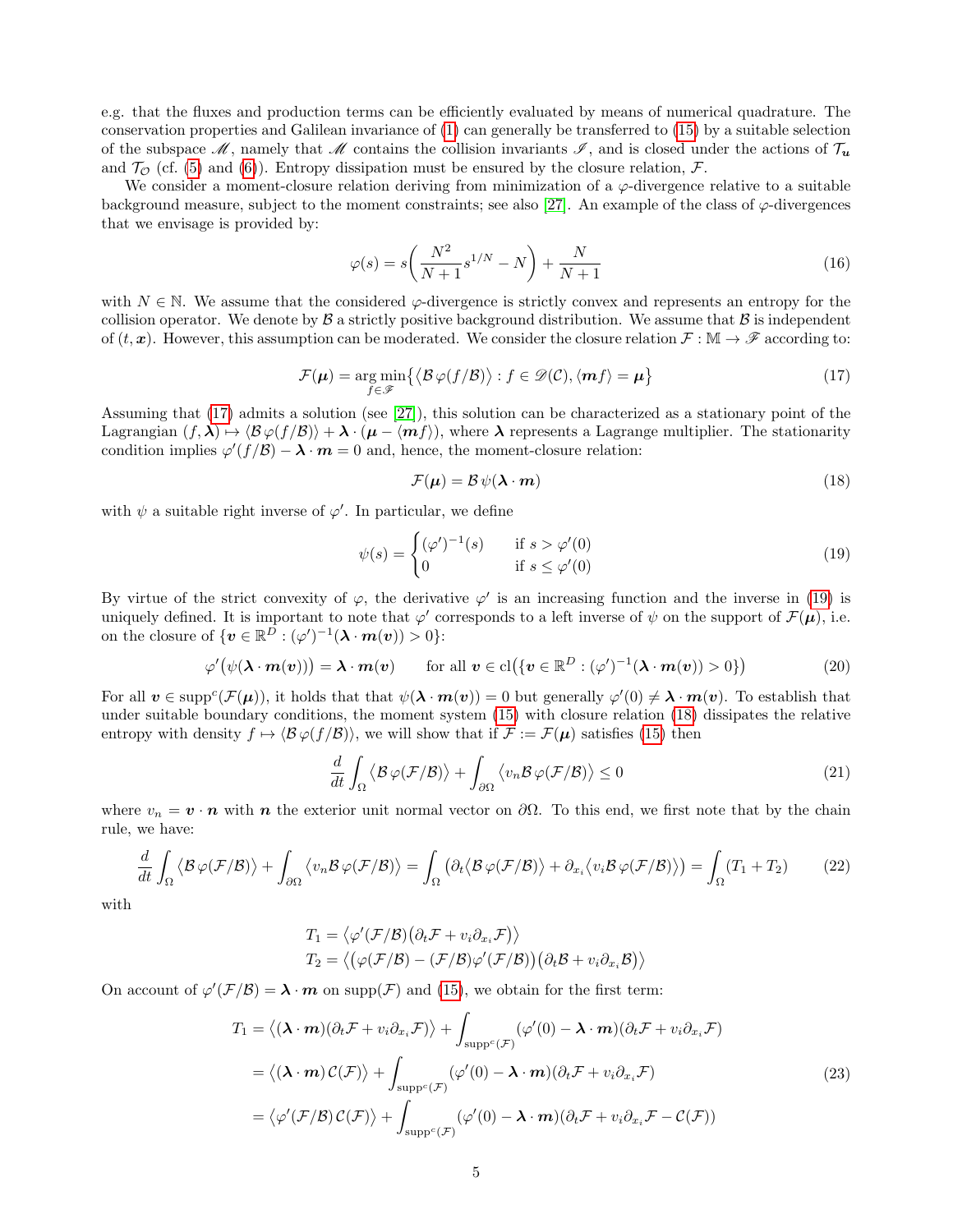The first term in the ultimate expression in [\(23\)](#page-4-3) is non-positive under the standing assumption that  $f \mapsto$  $\langle B\varphi(f/\beta)\rangle$  represents an entropy for the collision operator in accordance with [\(8\)](#page-2-2). Moreover, on the zero set  $\text{supp}^c(\mathcal{F})$  it holds that  $\varphi'(0) \geq \lambda \cdot m(v)$ ,  $\partial_t \mathcal{F} + \partial_{x_i} \mathcal{F} = 0$ , and  $\mathcal{C}(\mathcal{F}) \geq 0$ . The latter inequality follows directly from the non-negativity condition [\(13\)](#page-3-1). Hence,  $T_1$  is non-positive. The second term,  $T_2$ , in the right member of [\(22\)](#page-4-4) vanishes because the background distribution  $\mathcal{B}$  is independent of  $(t, x)$ .

It is noteworthy that the entropy-dissipation inequality [\(21\)](#page-4-5) can be extended to non-uniform background distributions. The entropy-dissipation inequality holds, for instance, if the background distribution is a locally Maxwellian flow [\[20,](#page-12-16) Appendix 2] or a solution to the Vlasov equation, in which case  $\partial_t \mathcal{B} + v_i \partial_x \mathcal{B} = 0$ . Let us also allude to the fact that the analysis in [\(22\)](#page-4-4)-[\(23\)](#page-4-3) relies on continuity of  $\mathcal{B}\varphi(\mathcal{F}/\mathcal{B})$  in  $(\mathbf{x}, \mathbf{v})$ , for otherwise the chain rule in [\(22\)](#page-4-4) is invalid.

To demonstrate that the moment system [\(15\)](#page-3-3) with closure relation [\(18\)](#page-4-2) corresponds to a symmetric hyperbolic system, we first reformulate [\(15\)](#page-3-3) in terms of the Lagrange multipliers. The constraints in [\(18\)](#page-4-2) imply that  $\mu = \langle m\mathcal{B}\psi(\lambda \cdot m)\rangle$ . Hence, we have

<span id="page-5-0"></span>
$$
\partial_t \mu = \partial_t \langle m \mathcal{B} \psi(\lambda \cdot m) \rangle = \langle m \psi(\lambda \cdot m) \partial_t \mathcal{B} \rangle + A_0(\lambda) \partial_t \lambda \tag{24}
$$

with  $A_0(\lambda) = \langle m \otimes m \overline{B} \psi'(\lambda \cdot m) \rangle$ . For the flux terms, we obtain

$$
\partial_{x_i} \langle v_i m \mathcal{B} \psi(\lambda \cdot m) \rangle = \langle m \psi(\lambda \cdot m) v_i \partial_{x_i} \mathcal{B} \rangle + A_i(\lambda) \partial_{x_i} \lambda \tag{25}
$$

with  $A_i(\lambda) = \langle v_i m \otimes m \mathcal{B} \psi'(\lambda \cdot m) \rangle$ . By virtue of [\(24\)](#page-5-0) and [\(25\)](#page-5-1), the moment system can be recast as the following quasi-linear system for the Lagrange multipliers:

<span id="page-5-2"></span><span id="page-5-1"></span>
$$
A_0(\lambda)\frac{\partial\lambda}{\partial t} + \sum_{i=1}^D A_i(\lambda)\frac{\partial\lambda}{\partial x_i} = s(\lambda)
$$
\n(26)

<span id="page-5-4"></span>with

$$
s(\lambda) = \langle m\mathcal{C}(\mathcal{B}\psi(\lambda \cdot \boldsymbol{m})) \rangle - \langle m\psi(\lambda \cdot \boldsymbol{m})(\partial_t \mathcal{B} + v_i \partial_{x_i} \mathcal{B}) \rangle \tag{27}
$$

<span id="page-5-3"></span>System [\(26\)](#page-5-2) is symmetric hyperbolic if  $A_0, A_1, \ldots, A_D$  are symmetric and  $A_0$  is positive definite. The symmetry of  $A_0, A_1, \ldots, A_D$  is evident. To corroborate the positive definiteness of  $A_0$ , we note that for any M-vector  $\theta$ there holds

<span id="page-5-5"></span>
$$
\boldsymbol{\theta} \cdot \boldsymbol{A}_0(\boldsymbol{\lambda}) \boldsymbol{\theta} = \langle (\boldsymbol{\theta} \cdot \boldsymbol{m})^2 \mathcal{B} \psi'(\boldsymbol{\lambda} \cdot \boldsymbol{m}) \rangle \ge 0 \tag{28}
$$

The inequality holds because each of the factors  $(\theta \cdot m)^2$ ,  $\beta$  and  $\psi'(\lambda \cdot m)$  is non-negative. For  $\theta \neq 0$ , the inequality in [\(28\)](#page-5-3) is strict, because the roots of the polynomial  $\theta \cdot m(v)$  are confined to a set of measure zero, B is strictly positive by assumption, and  $\psi'$  is strictly positive on  $(\varphi'(0), \infty)$ . The matrix  $A_0(\lambda)$  is therefore indeed positive definite. By virtue of its quasi-linear symmetric hyperbolicity, the system [\(26\)](#page-5-2) is linearly well posed. Moreover, under suitable conditions on the initial data, local-in-time existence of solutions can be established [\[32\]](#page-13-5). It is to be noted that the term corresponding to  $\partial_t \mathcal{B} + v_i \partial_x \mathcal{B}$  in the production term according to [\(27\)](#page-5-4) can cause blow up of solutions to the hyperbolic system [\(26\)](#page-5-2) in the limit  $t \to \infty$ . Hence, the hyperbolic character of [\(15\)](#page-3-3) with closure relation [\(18\)](#page-4-2) ensures stability of solutions only in finite time. If the background distribution B is selected such that  $\partial_t \mathcal{B} + v_i \partial_x \mathcal{B}$  vanishes, then the production term exhibits the usual dissipation properties corresponding to the collision operator, and the stability provided by the symmetric-hyperbolic character of the equations extends to the ad-infinitum limit.

The moment system [\(15\)](#page-3-3) can alternatively be construed as a Galerkin subspace approximation of the Boltzmann equation in renormalized form; see also [\[27\]](#page-13-0). This Galerkin-approximation interpretation can for instance prove useful in constructing error estimates for [\(15\)](#page-3-3) and in deriving structural properties. To elucidate the Galerkin form of [\(15\)](#page-3-3), we define the renormalization map  $\beta : \mathscr{M} \to \mathscr{F}$  according to  $\beta(g) = \mathcal{B}\psi(g)$  and we observe that for all  $\mu \in \mathbb{R}^M$  there exists a corresponding element  $g \in \mathcal{M}$  such that  $\mathcal{F}(\mu) = \beta(g)$ . In particular,  $g = \lambda \cdot m$  with  $\lambda$  the Lagrange multipliers associated with the constrained minimization problem [\(17\)](#page-4-0). The moment system  $(15)$  can then be recast into the Galerkin form:

Find 
$$
g \in \mathscr{L}((0,T) \times \Omega; \mathscr{M})
$$
:  
\n
$$
\partial_t \langle m\beta(g) \rangle + \partial_{x_i} \langle m v_i \beta(g) \rangle = \langle m\mathcal{C}(\beta(g)) \rangle \quad \forall m \in \mathscr{M} \text{ a.e. } (t,x) \in (0,T) \times \Omega \quad (29)
$$

where  $\mathscr{L}((0,T) \times \Omega; \mathscr{M})$  represents a suitable vector space of functions from  $(0,T) \times \Omega$  into  $\mathscr{M}$ .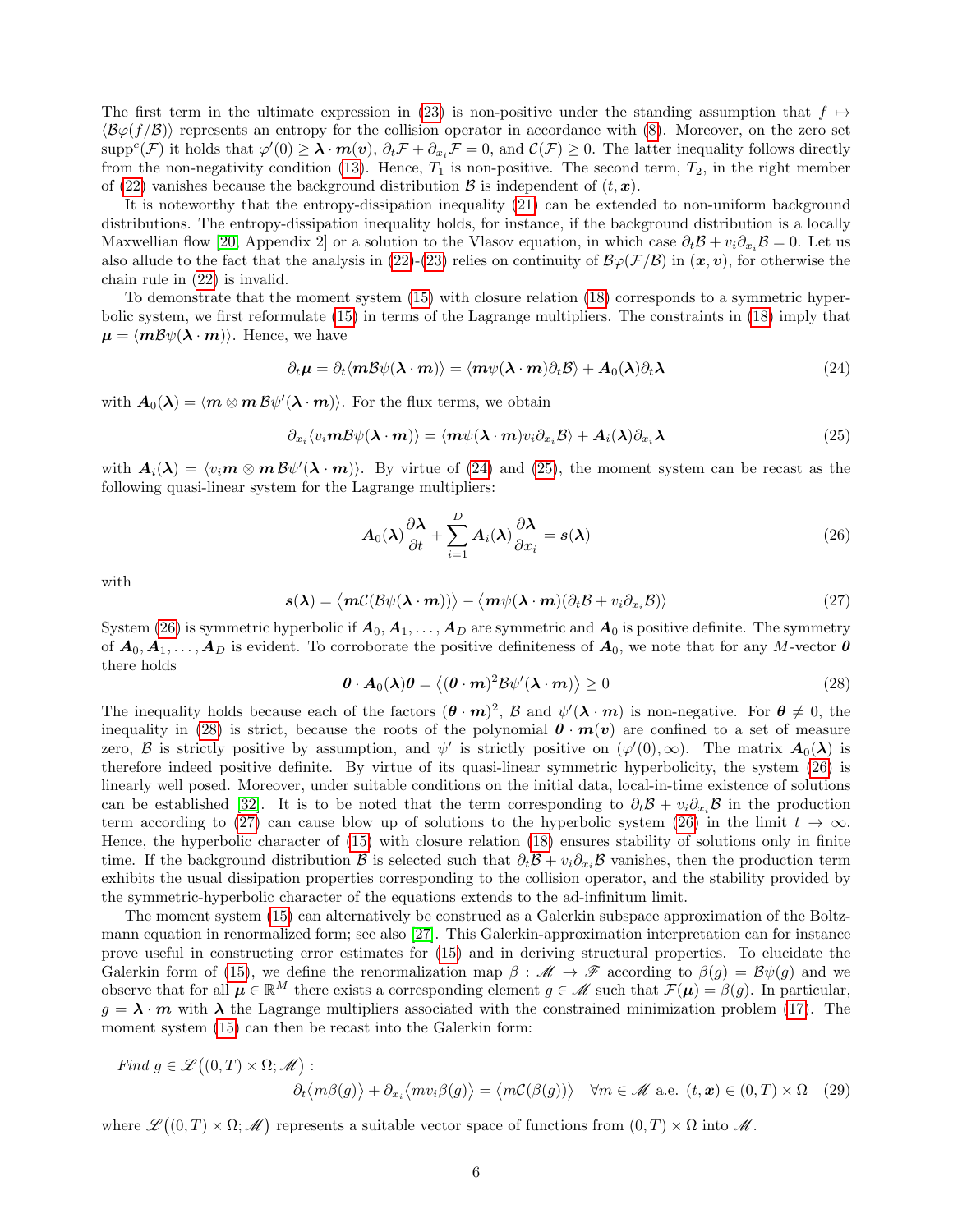# <span id="page-6-0"></span>4. Spatial discontinuous Galerkin finite-element approximation

For the discretization of [\(15\)](#page-3-3) with respect to the position dependence, we consider the discontinuous Galerkin finite-element method [\[33\]](#page-13-6). Let  $\mathcal{H} := \{h_1, h_2, \ldots\} \subset \mathbb{R}_{>0}$  denote a strictly decreasing sequence of mesh parameters whose only accumulation point is 0. Consider a corresponding mesh sequence  $\mathcal{T}^{\mathcal{H}}$ , viz., a sequence of covers of the domain by non-overlapping element domains  $\kappa \subset \Omega$ . We impose on  $\mathcal{T}_{\mathcal{H}}$  the standard conditions of regularity, shape-regularity and quasi-uniformity with respect to  $H$ ; see, for instance, [\[33\]](#page-13-6) for further details. For any  $h \in \mathcal{H}$ , we indicate by  $V^{h,p}(\Omega)$  the DG finite-element approximation space of discontinuous element-wise D-variate polynomials of degree  $\leq p$ :

$$
V^{h,p}(\Omega) = \{ v \in L^2(\Omega) : v|_{\kappa}(\boldsymbol{x}) \in \text{span}\{ x_1^{p_1} x_2^{p_2} \cdots x_D^{p_D} \}, p_1 + \cdots + p_D \le p \}
$$
(30)

The p-dependence of  $V^{h,p}$  is contextual and will generally be suppressed. We denote by

$$
V^h(\Omega, \mathcal{M}) = V^h(\Omega) \times \mathcal{M} = \{ \lambda_1 m_1 + \dots + \lambda_M m_M : \lambda_i \in V^h(\Omega) \}
$$
\n(31)

the extension of  $V^h$  to  $\mathcal{M}$ -valued functions.

To facilitate the presentation of the DGFEM formulation, we introduce some further notational conventions. For any  $h \in \mathcal{H}$ , we indicate by  $\mathcal{I}^h = \{\text{int}(\partial \kappa \cap \partial \hat{\kappa}) : \kappa, \hat{\kappa} \in \mathcal{T}^h, \kappa \neq \hat{\kappa}\}\$  the collection of inter-element edges, by  $\mathcal{B}^h = \{\text{int}(\partial \kappa \cap \partial \Omega) : \kappa \in \mathcal{T}^h\}$  the collection of boundary edges and by  $\mathcal{S}^h = \mathcal{B}^h \cup \mathcal{I}^h$  their union. With every edge we associate a unit normal vector  $\nu_e$ . The orientation of  $\nu_e$  is arbitrary except on boundary edges where  $\nu_e = n|_e$ . For all interior edges, let  $\kappa_{\pm}^e \in \mathcal{T}^h$  be the two elements adjacent to the edge e such that the orientation of  $\nu_e$  is exterior to  $\kappa_+$ . We define jump  $[\![\cdot]\!]_e$  and mean  $[\![\cdot]\!]_e$  operators according to:

<span id="page-6-1"></span>
$$
\llbracket v \rrbracket_e = \begin{cases} (v_+ - v_-) & \text{if } e \in \mathcal{I}^h \\ v_+ & \text{if } e \in \mathcal{B}^h \end{cases} \qquad \llbracket v \rrbracket_e = \begin{cases} (v_+ + v_-)/2 & \text{if } e \in \mathcal{I}^h \\ v_+ & \text{if } e \in \mathcal{B}^h \end{cases} \tag{32}
$$

where  $v_+$  and  $v_-\$  refer to the restriction of the traces of  $v|_{\kappa_+}$  and  $v|_{\kappa_-}$  to e. To derive the DG formulation of the closed moment system [\(15\)](#page-3-3), we note that for any  $w \in [V^h(\Omega)]^M$  there holds:

$$
\sum_{\kappa \in \mathcal{T}^h} \int_{\kappa} \boldsymbol{w} \cdot \partial_t \boldsymbol{\mu} + \sum_{\kappa \in \mathcal{T}^h} \int_{\kappa} \boldsymbol{w} \cdot \partial_{x_i} \langle v_i \boldsymbol{m} \mathcal{F}(\boldsymbol{\mu}) \rangle = \sum_{\kappa \in \mathcal{T}^h} \int_{\kappa} \boldsymbol{w} \cdot \langle \boldsymbol{m} \mathcal{C}(\mathcal{F}(\boldsymbol{\mu})) \rangle. \tag{33}
$$

The second term in the left member of [\(33\)](#page-6-1) can be recast into

$$
\sum_{\kappa \in \mathcal{T}^h} \int_{\kappa} \boldsymbol{w} \cdot \partial_{x_i} \langle v_i \boldsymbol{m} \mathcal{F} \rangle = \sum_{\kappa \in \mathcal{T}^h} \int_{\partial \kappa} \boldsymbol{w} \cdot \langle v_i \boldsymbol{m} \mathcal{F} \rangle \nu_i^{\kappa} - \sum_{\kappa \in \mathcal{T}^h} \int_{\kappa} \partial_{x_i} \boldsymbol{w} \cdot \langle v_i \boldsymbol{m} \mathcal{F} \rangle
$$
\n
$$
= \sum_{e \in \mathcal{S}^h} \int_{e} [\![\boldsymbol{w}]\!] \cdot \langle v_v \boldsymbol{m} \{\![\mathcal{F}]\!] \rangle + \sum_{e \in \mathcal{I}^h} \int_{e} \{\![\boldsymbol{w}]\!] \cdot [\![\langle v_v \boldsymbol{m} \mathcal{F} \rangle]\!] - \sum_{\kappa \in \mathcal{T}^h} \int_{\kappa} \partial_{x_i} \boldsymbol{w} \cdot \langle v_i \boldsymbol{m} \mathcal{F} \rangle \tag{34}
$$

with  $\nu^{\kappa}$  the exterior unit normal vector to  $\partial \kappa$  and  $v_{\nu} = \boldsymbol{v} \cdot \boldsymbol{\nu}$ . The first identity in [\(34\)](#page-6-2) follows from the product rule and integration by parts. The second identity results from a rearrangement of terms. Implicit in the identities in  $(34)$  is the assumption that F is sufficiently smooth within the elements to permit integration by parts and define traces on  $\partial \kappa$ . If, moreover,  $\langle v, m\mathcal{F} \rangle$  is continuous across the interior edges, then the second term in the right member of [\(34\)](#page-6-2) can be removed, and  $\{F(\mu)\}\$  in the first term can be replaced by any  $\hat{\mathcal{F}}(\mu_+,\mu_-)$ subject to the consistency condition  $\mathcal{F}(\mu,\mu) = \mathcal{F}(\mu)$ . On boundary edges, the external moment vector  $\mu_-$  is to be conceived of as exogenous data in accordance with boundary conditions. It then holds that

<span id="page-6-4"></span><span id="page-6-3"></span><span id="page-6-2"></span>
$$
[\partial_t \boldsymbol{\mu}, \boldsymbol{w}] + a(\boldsymbol{\mu}; \boldsymbol{w}) = s(\boldsymbol{\mu}; \boldsymbol{w}) \tag{35}
$$

with

$$
[\partial_t \mu, \mathbf{w}] = \sum_{\kappa \in \mathcal{T}^h} \int_{\kappa} \mathbf{w} \cdot \partial_t \mu \tag{36}
$$

$$
a(\boldsymbol{\mu}; \boldsymbol{w}) = \sum_{e \in \mathcal{S}^h} \int_e \llbracket \boldsymbol{w} \rrbracket \cdot \langle v_\nu \boldsymbol{m} \hat{\mathcal{F}}(\boldsymbol{\mu}_+, \boldsymbol{\mu}_-) \rangle - \sum_{\kappa \in \mathcal{T}^h} \int_{\kappa} \partial_{x_i} \boldsymbol{w} \cdot \langle v_i \boldsymbol{m} \mathcal{F} \rangle \tag{37}
$$

$$
s(\boldsymbol{\mu}; \boldsymbol{w}) = \sum_{\kappa \in \mathcal{T}^h} \int_{\kappa} \boldsymbol{w} \cdot \langle \boldsymbol{m} \mathcal{C}(\mathcal{F}(\boldsymbol{\mu})) \rangle \tag{38}
$$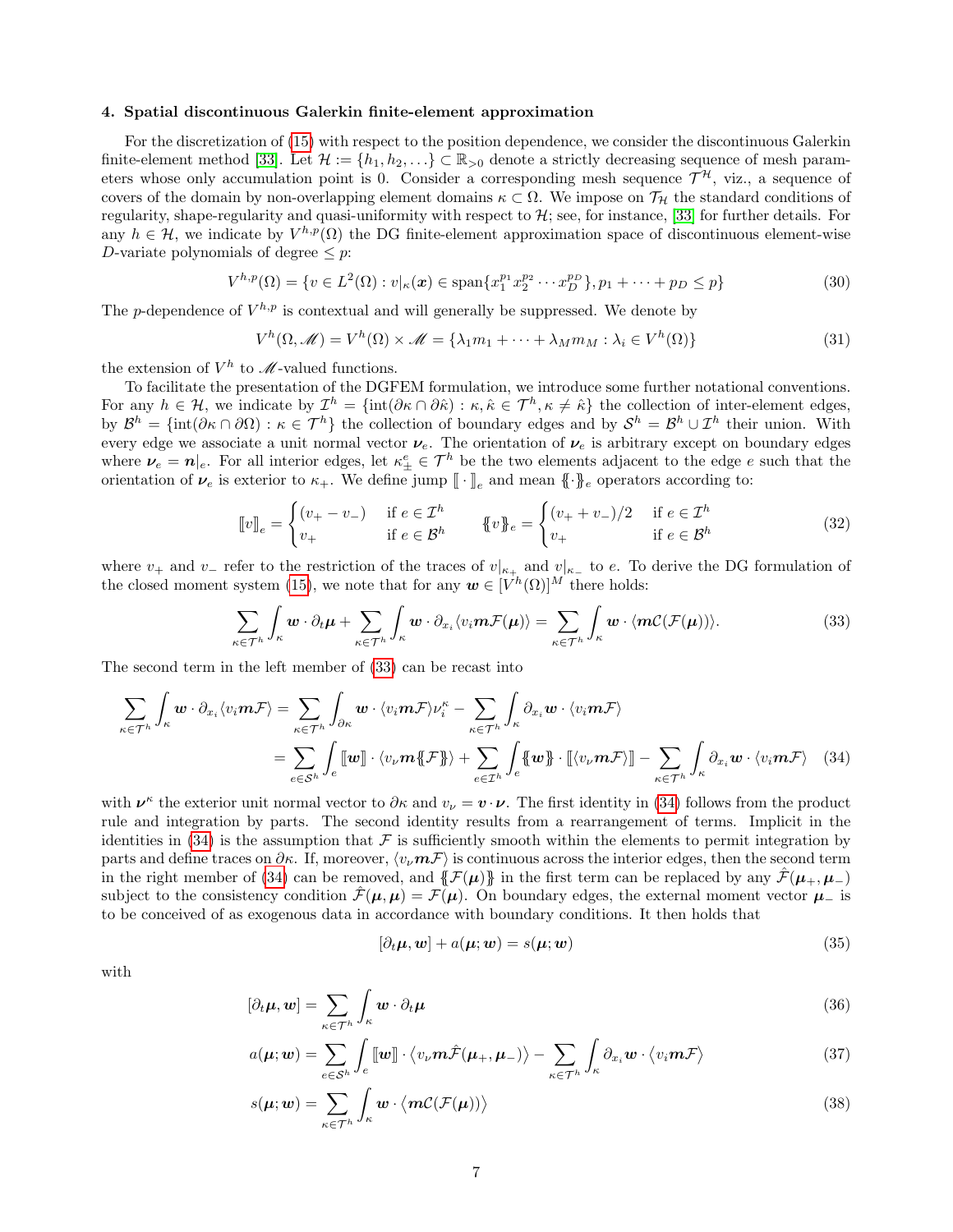is consistent with [\(15\)](#page-3-3) in the sense that any solution to [\(15\)](#page-3-3) that is sufficiently regular in the aforementioned sense satisfies [\(35\)](#page-6-3) for all  $w \in [V^h(\Omega)]^M$ . The DGFEM approximation of [\(15\)](#page-3-3) is obtained by replacing  $\mu$  in (35) by an approximation  $\mu^h$  in  $\mathscr{L}(0,T;[V^h(\Omega)]^M)$  according to:

Find 
$$
\boldsymbol{\mu}^h \in \mathscr{L}(0,T; [V^h(\Omega)]^M)
$$
:  $[\partial_t \boldsymbol{\mu}^h, \boldsymbol{w}] + a(\boldsymbol{\mu}^h; \boldsymbol{w}) = s(\boldsymbol{\mu}^h; \boldsymbol{w}) \qquad \forall \boldsymbol{w} \in [V^h(\Omega)]^M$  (39)

a.e.  $t \in (0, T)$ 

The edge distributions  $\hat{\mathcal{F}}$  in [\(37\)](#page-6-4) must be constructed such that the consistency condition  $\hat{\mathcal{F}}(\mu,\mu) = \mathcal{F}(\mu)$ holds for all  $\mu \in \mathbb{R}^M$  and that the formulation is stable in some appropriate sense. We propose the upwind edge distribution:

<span id="page-7-1"></span><span id="page-7-0"></span>
$$
\hat{\mathcal{F}}(\mu_+,\mu_-) = \begin{cases} \mathcal{F}(\mu_+) & \text{if } v_\nu > 0\\ \mathcal{F}(\mu_-) & \text{if } v_\nu \le 0 \end{cases}
$$
\n(40)

We will show that this choice of the edge distribution ensures that the DGFEM formulation [\(39\)](#page-7-0) is entropy stable in the sense that the entropy-dissipation property [\(21\)](#page-4-5) of the moment system [\(15\)](#page-3-3) with closure relation [\(18\)](#page-4-2) transfers to the DGFEM formulation. To facilitate the derivation of the entropy-dissipation property, we first recast [\(39\)](#page-7-0) into the equivalent form of a DGFEM/moment Galerkin approximation of the renormalized Boltzmann equation according to [\(29\)](#page-5-5):

Find 
$$
g^h \in \mathscr{L}(0,T; V^h(\Omega, \mathscr{M}))
$$
:  
\n
$$
\int_{\Omega} \langle w \partial_t \beta(g^h) \rangle + \sum_{e \in \mathcal{S}^h} \int_e \langle v_\nu[[w]] \hat{\beta}(g^h_+, g^h_-) \rangle - \int_{\Omega} \langle (\partial_{x_i} w) v_i \beta(g^h) \rangle = \int_{\Omega} \langle w \mathcal{C}(\beta(g^h)) \rangle
$$
\n
$$
\forall w \in V^h(\Omega, \mathscr{M}) \text{ a.e. } t \in (0,T) \quad (41)
$$

<span id="page-7-2"></span>Our objective is to show that if  $g^h$  satisfies [\(41\)](#page-7-1), then [\(21\)](#page-4-5) holds with F replaced by  $\beta(g^h)$ . Note that in the boundary integral in [\(21\)](#page-4-5),  $\mathcal{F}$  must be replaced by  $\hat{\beta}(g_+^h, g_-^h)$ . To condense the presentation, we assume a-priori that the background distribution  $\beta$  is uniform in space and time. Similar arguments as in Section [3](#page-3-0) then convey

<span id="page-7-3"></span>
$$
\frac{d}{dt} \int_{\Omega} \left\langle \mathcal{B} \varphi(\beta^h/\mathcal{B}) \right\rangle = \int_{\Omega} \left\langle g^h \partial_t \beta^h \right\rangle + \int_{\Omega} \int_{\text{supp}^c(\beta^h)} (\varphi'(0) - g^h) \partial_t \beta^h \tag{42}
$$

with the abridged notation  $\beta^h := \beta(g^h)$ . Noting that  $g^h(t)$  resides in  $V^h(\Omega, \mathcal{M})$  a.e.  $t \in (0, T)$ , we can apply Galerkin orthogonality according to  $(41)$  to recast the first term in  $(42)$  into:

$$
\int_{\Omega} \left\langle g^h \partial_t \beta^h \right\rangle = - \sum_{e \in \mathcal{S}^h} \int_e \left\langle v_\nu [g^h] \hat{\beta}^h \right\rangle + \sum_{\kappa \in \mathcal{T}^h} \int_\kappa \left\langle (\partial_{x_i} g^h) v_i \beta^h \right\rangle + \sum_{\kappa \in \mathcal{T}^h} \int_\kappa \left\langle g^h \mathcal{C}(\beta^h) \right\rangle \tag{43}
$$

with  $\hat{\beta}^h := \hat{\beta}(g_+^h, g_-^h)$ . The second term in [\(43\)](#page-7-3) can be recast into

<span id="page-7-5"></span><span id="page-7-4"></span>
$$
\sum_{\kappa \in \mathcal{T}^h} \int_{\kappa} \left\langle (\partial_{x_i} g^h) v_i \beta^h \right\rangle = \sum_{e \in \mathcal{S}^h} \left\langle v_\nu [g^h \beta^h] \right\rangle - \sum_{\kappa \in \mathcal{T}^h} \int_{\kappa} \left\langle g^h v_i \partial_{x_i} \beta^h \right\rangle \tag{44}
$$

The second term in the right member of [\(44\)](#page-7-4) can in turn be reformulated as

$$
\sum_{\kappa \in \mathcal{T}^h} \int_{\kappa} \langle g^h v_i \partial_{x_i} \beta^h \rangle = \sum_{\kappa \in \mathcal{T}^h} \int_{\kappa} \langle \varphi'(\beta^h/\beta) v_i \partial_{x_i} \beta^h \rangle - \sum_{\kappa \in \mathcal{T}^h} \int_{\kappa} \int_{\text{supp}^c(\beta^h)} (\varphi'(0) - g^h) v_i \partial_{x_i} \beta^h
$$
  
\n
$$
= \sum_{\kappa \in \mathcal{T}^h} \int_{\kappa} \partial_{x_i} \langle v_i \mathcal{B} \varphi(\beta^h/\beta) \rangle - \sum_{\kappa \in \mathcal{T}^h} \int_{\kappa} \int_{\text{supp}^c(\beta^h)} (\varphi'(0) - g^h) v_i \partial_{x_i} \beta^h
$$
  
\n
$$
= \sum_{e \in \mathcal{S}^h} \langle v_v [[\mathcal{B} \varphi(\beta^h/\beta)]] \rangle - \sum_{\kappa \in \mathcal{T}^h} \int_{\kappa} \int_{\text{supp}^c(\beta^h)} (\varphi'(0) - g^h) v_i \partial_{x_i} \beta^h
$$
 (45)

Collecting the results in Equations [\(42\)](#page-7-2)-[\(45\)](#page-7-5) and recalling that  $g = \varphi'(\beta(g)/\beta)$  on the support of  $\beta$ , we obtain

<span id="page-7-6"></span>
$$
\frac{d}{dt} \int_{\Omega} \left\langle \mathcal{B} \varphi(\beta^h/\mathcal{B}) \right\rangle + \int_{\partial \Omega} \left\langle v_n \mathcal{B} \varphi(\hat{\beta}^h/\mathcal{B}) \right\rangle = T_{\mathcal{S}^h} + T_{\mathcal{T}^h}
$$
\n(46)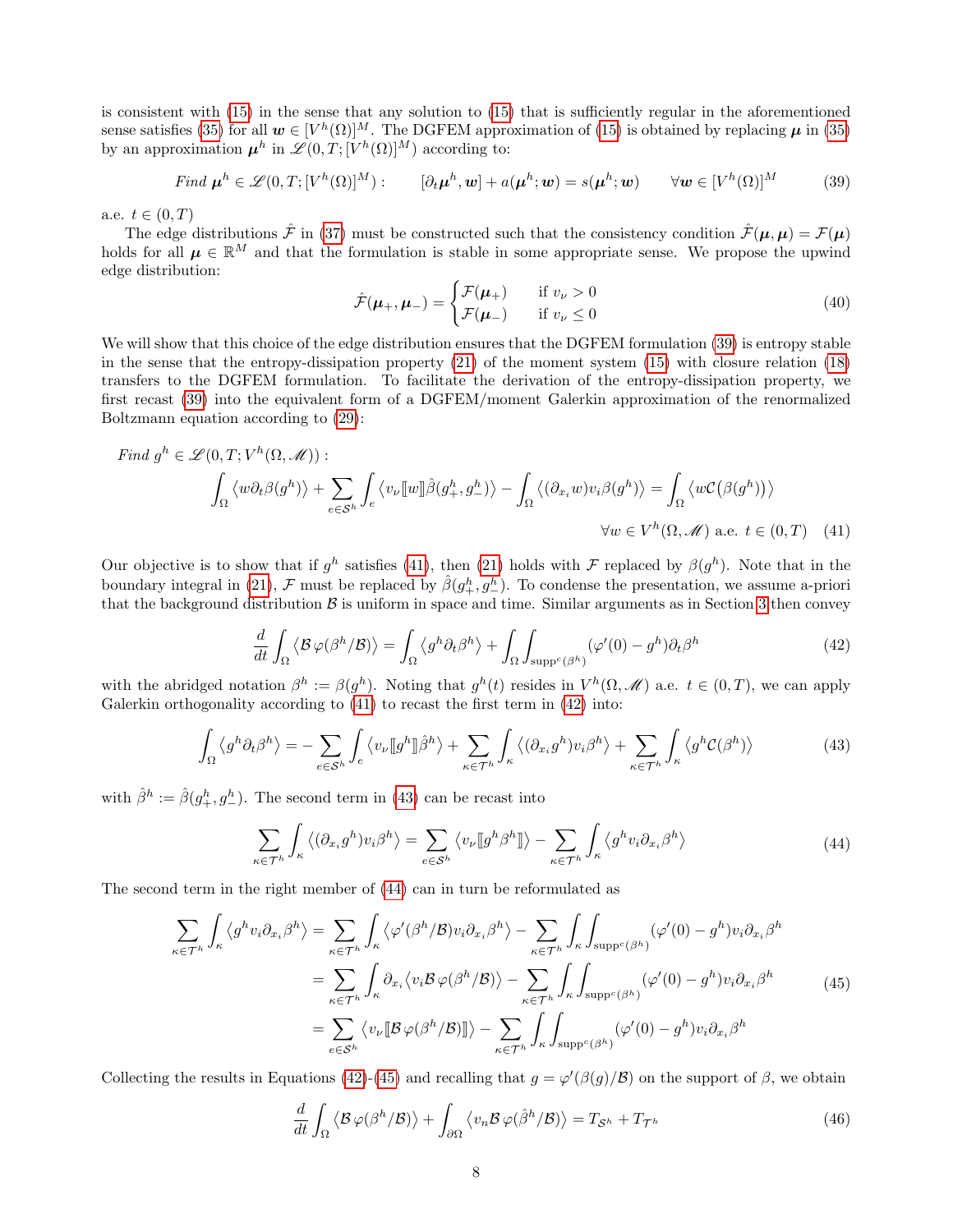with

$$
T_{\mathcal{S}^h} = \sum_{e \in \mathcal{S}^h} \left\langle v_{\nu} \left[ \varphi'(\beta^h/\beta)(\beta^h - \hat{\beta}^h) - \left( \mathcal{B}\varphi(\beta^h/\beta) - \mathcal{B}\varphi(\hat{\beta}^h/\beta) \right) \right] \right\rangle
$$

$$
- \sum_{e \in \mathcal{S}^h} \left[ \int_{\text{supp}^c(\beta^h)} v_{\nu}(\varphi'(0) - g^h)(\beta^h - \hat{\beta}^h) \right]
$$
(47)

$$
T_{\mathcal{T}^h} = \sum_{\kappa \in \mathcal{T}^h} \int_{\kappa} \left\langle \varphi'(\beta^h/\beta) \mathcal{C}(\beta^h) \right\rangle + \sum_{\kappa \in \mathcal{T}^h} \int_{\kappa} \int_{\text{supp}^c(\beta^h)} (\varphi'(0) - g^h)(\partial_t \beta^h + v_i \partial_{x_i} \beta^h - \mathcal{C}(\beta^h)) \tag{48}
$$

Let us note that  $[\mathcal{B}\varphi(\hat{\beta}^h/\mathcal{B})]$  in [\(47\)](#page-8-1) vanishes on interior edges by virtue of the continuity of  $\hat{\beta}^h$ , and that its aggregated contribution coincides with the boundary integral in the left member of [\(46\)](#page-7-6). Similar arguments as in Section [3](#page-3-0) convey that  $T_{\mathcal{T}^h} \leq 0$ ; cf. [\(23\)](#page-4-3). To assess the contribution of  $T_{\mathcal{S}^h}$ , we recall that  $\tilde{\beta}^h = \beta_+^h$ (resp.  $\hat{\beta}^h = \beta_-^h$ ) if  $v_\nu > 0$  (resp.  $v_\nu \leq 0$ ). For  $v_\nu > 0$  it therefore follows that

$$
\left[\n\varphi'(\beta^h/\beta)(\beta^h - \hat{\beta}^h) - \left(\mathcal{B}\varphi(\beta^h/\beta) - \mathcal{B}\varphi(\hat{\beta}^h/\beta)\right)\right]\n= - \left(\varphi'(\beta^h_-/\beta)(\beta^h_- - \hat{\beta}^h) - \left(\mathcal{B}\varphi(\beta^h_-/\beta) - \mathcal{B}\varphi(\hat{\beta}^h/\beta)\right)\right)
$$
(49)

From the convexity of  $\mathcal{B}\varphi(\cdot)/\mathcal{B}$  we infer that for any  $\beta, \hat{\beta} \in \mathbb{R}$ :

<span id="page-8-3"></span><span id="page-8-2"></span><span id="page-8-1"></span>
$$
\varphi'(\beta/\mathcal{B})(\beta - \hat{\beta}) \ge \mathcal{B}\varphi(\beta/\mathcal{B}) - \mathcal{B}\varphi(\hat{\beta}/\mathcal{B})
$$
\n(50)

Hence, for  $v_{\nu} > 0$  the jump term in the left member of [\(49\)](#page-8-2) is non-positive. Similarly, one can infer that the jump term is non-negative if  $v_{\nu} \leq 0$ . The first term in  $T_{\mathcal{S}^h}$  is therefore non-positive. The contribution of each edge to the second term in  $T_{\mathcal{S}^h}$  can be decomposed as:

$$
\left[ \int_{\text{supp}^c(\beta^h)} v_{\nu}(\varphi'(0) - g^h)(\beta^h - \hat{\beta}^h) \right] = \int_{\text{supp}^c(\beta_+^h), v_{\nu} \le 0} v_{\nu}(\varphi'(0) - g_+^h)(\beta_+^h - \beta_-^h) - \int_{\text{supp}^c(\beta_-^h), v_{\nu} > 0} v_{\nu}(\varphi'(0) - g_-^h)(\beta_-^h - \beta_+^h) \tag{51}
$$

It generally holds that  $\varphi'(0) \geq g_{\pm}^h$ ; cf. [\(19\)](#page-4-1). In the first term in [\(51\)](#page-8-3) the domain of integration is a subset of  $\supp^c(\beta_+^h)$  and accordingly  $\beta_+^h$  vanishes. It then follows from  $v_\nu \leq 0$  and  $\beta_-^h \geq 0$  that this term is non-negative. In a similar manner, it can be shown that the contribution of the second term in [\(51\)](#page-8-3) is also non-negative. Both terms in [\(47\)](#page-8-1) are therefore non-positive.

## <span id="page-8-0"></span>5. Numerical results

To illustrate the properties of the proposed discontinuous Galerkin finite-element moment method [\(41\)](#page-7-1), or equivalently [\(39\)](#page-7-0), we present numerical experiments for a one-dimensional shock-tube problem. Before doing so, the problem specification and moment-system approximation must be completed by specifying the collision operator and closure relation. We restrict ourselves here to the standard BGK collision operator [\[31\]](#page-13-4), viz.  $\mathcal{C}(f) = -\tau^{-1}(f - \mathcal{M}_f)$  with  $\mathcal{M}_f$  the local Maxwellian with the same invariant moments as f and  $\tau^{-1}$  a relaxation rate. We adopt the relaxation parameter in accordance with the hard-sphere collision process of Bird [\[17\]](#page-12-13):  $\tau = (5\lambda/16)(2\pi\rho/p)^{1/2}$  with  $\lambda$  the mean free path. We identify the Knudsen number with the mean free path divested of its units. The closure relation is defined by the renormalization map:

<span id="page-8-4"></span>
$$
\beta(g) = \mathcal{B}\left(1 + \frac{g}{N}\right)_+^N,\tag{52}
$$

where  $(\cdot)_+ = \frac{1}{2}(\cdot) + \frac{1}{2}|\cdot|$  is the non-negative part of a function extended by 0 and  $N \in \mathbb{N}$ ; see [\[27\]](#page-13-0) for further details on this closure relation. The corresponding  $\varphi$ -divergence based entropy is  $f \mapsto \langle \mathcal{B}\varphi(f/\mathcal{B}) \rangle$  with  $\varphi$  according to [\(16\)](#page-4-6), i.e. [\(52\)](#page-8-4) corresponds to the solution of the constrained entropy-minimization problem [\(17\)](#page-4-0) with  $\varphi$ from [\(16\)](#page-4-6). In [\[27\]](#page-13-0) it is shown that the minimization problem in [\(17\)](#page-4-0) is well-posed for this entropy. Moreover,  $\langle B\varphi(f/\mathcal{B})\rangle$  corresponds to an entropy for the BGK operator in compliance with the dissipation relation [\(8\)](#page-2-2); see also [\[27\]](#page-13-0). In the sequel, we set  $N = 2$ .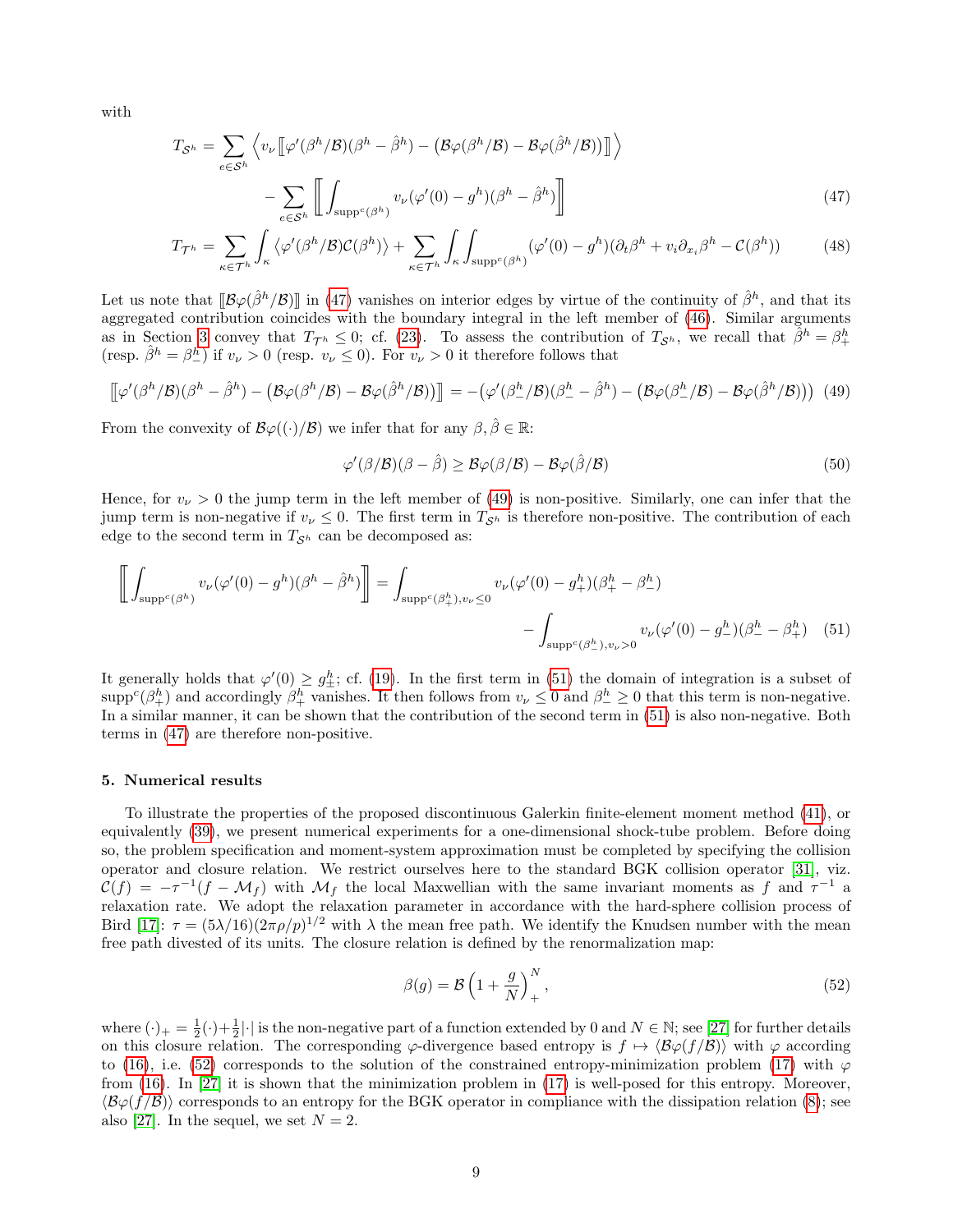We regard Sod's shock-tube problem on a spatial domain  $x \in (-1,1)$  and a time interval  $t \in (0,0.1)$ . This test case concerns a Riemann problem with discontinuous initial data corresponding to a piecewise uniform Maxwellian distribution:

<span id="page-9-2"></span><span id="page-9-1"></span>
$$
f(0, x, v) = \begin{cases} f_L(v) = \mathcal{M}_{(1,0,1)}(v) & \text{for } x \le 0\\ f_R(v) = \mathcal{M}_{(\frac{1}{2},0,\frac{2}{5})}(v) & \text{for } x > 0 \end{cases}
$$
(53)

cf. [\(12\)](#page-2-8); see [\[34\]](#page-13-7). Two different approximations are considered. For the first approximation we regard a uniform background distribution  $\mathcal{B} = \mathcal{M}_{(1,0,1)}$ . In the second approximation the background distribution corresponds to the solution of the Vlasov equation with initial data [\(53\)](#page-9-1), locally regularized near  $x = 0$ :

$$
\partial_t \mathcal{B} + \partial_x v \mathcal{B} = 0 \tag{54a}
$$

$$
\mathcal{B}(0,x,v) = \mathcal{B}_0(x,v) = \begin{cases} \mathcal{M}_{(1,0,1)}(v) & \text{for } x \le x_0\\ \frac{x_1 - x}{x_1 - x_0} \mathcal{M}_{(1,0,1)}(v) + \frac{x - x_0}{x_1 - x_0} \mathcal{M}_{(\frac{1}{2},0,\frac{2}{5})}(v) & \text{for } x_0 < x < x_1\\ \mathcal{M}_{(\frac{1}{2},0,\frac{2}{5})}(v) & \text{for } x \ge x_1 \end{cases} \tag{54b}
$$

with  $x_1 = -x_0 = \frac{1}{64}$ . The regularization near  $x = 0$  serves to avoid complications related to discontinuities in the background distribution; see Section [3.](#page-3-0) The solution to [\(54\)](#page-9-2) is given by  $\mathcal{B}(t, x, v) = \mathcal{B}_0(x - vt, v)$ . The parameters  $\rho$ , p in the relaxation parameter  $\tau$  are determined from  $f_L$  in the initial distribution [\(53\)](#page-9-1).

We restrict ourselves here to finite-element approximation spaces of polynomial degree  $p = 0$ , i.e. elementwise constant approximations in position dependence. For the time-integration procedure, we apply the forward Euler scheme with a time step that is sufficiently small to render the numerical results essentially independent of the time step.

Figure [1](#page-10-0) displays the evolution of the entropy  $\int_{\Omega} \langle \mathcal{B} \varphi(\mathcal{F}/\mathcal{B}) \rangle$  for the 5-moment system, i.e. for M spanned by  $\{1, v, \ldots, v^4\}$ , for both the uniform and non-uniform background distributions, for Knudsen numbers Kn ∈  $2.3 \times 10^{\{-2,0,+\frac{1}{2}\}}$  $2.3 \times 10^{\{-2,0,+\frac{1}{2}\}}$  $2.3 \times 10^{\{-2,0,+\frac{1}{2}\}}$ , and for uniform meshes with mesh width  $h \in 2^{\{-7,\dots,-10\}}$ . The results in Figure 1 corroborate the entropy-dissipation property of the DGFEM moment method. Observing that the results for Knudsen numbers  $\text{Kn} \in 2.3 \times 10^{\{0, +1\}}$  are nearly identical, we infer that in the corresponding highly rarefied and transition regimes the entropy dissipation is dominated by the dissipation induced by the discontinuities in the DG approximation, for the considered sequence of finite-element spaces. This is also evident from the deviation between the graphs for distinct h. In the near continuum regime Kn =  $2.3 \times 10^{-2}$  and on sufficiently fine meshes, the effect of the discontinuities on the entropy dissipation is less pronounced.

Figure [2](#page-11-3) presents the normalized heat flux according to

<span id="page-9-3"></span>
$$
q^* = \rho^{1/2} p^{-3/2} q \tag{55}
$$

with  $\rho = \langle f \rangle$  as density,  $p = \frac{1}{2} \langle (u - v)^2 f \rangle$  as pressure,  $q = \langle (v - u)^3 f \rangle$  as heat flux and  $u = \langle v f \rangle / \langle f \rangle$  as the macroscopic velocity, in the highly-rarefied regime (Kn =  $2.3 \times 10^{+1}$ ) at  $t = 1/10$ , extracted from the DGFEM moment-method approximation for  $M \in \{5, 7, 9\}$  and mesh width  $h = 2^{-10}$ , for both the uniform and non-uniform background distribution. Let us note that heat transfer is a typical non-equilibrium effect that is not represented by the conventional continuum model of gas dynamics, viz. the Euler equations with ideal-gas closure. The results in Figure [2](#page-11-3) convey that the approximation of the heat flux for the uniform background distribution is still relatively sensitive to the number of moments that is applied in the approximation. By virtue of the high Knudsen number, the background distribution [\(54\)](#page-9-2) derived from the Vlasov solution yields an accurate approximation to the actual solution of the Boltzmann equation, which translates into very high accuracy of the corresponding heat-flux approximation, virtually independent of the number of moments. It is to be noted, however, that the accuracy of the heat-flux approximation pertaining to the uniform background distribution in Figure [2](#page-11-3) (*left*) also compares favorably to corresponding results in the literature for other closure relations; cf. for instance [\[34\]](#page-13-7).

## <span id="page-9-0"></span>6. Conclusion

We have presented a Galerkin approximation method for the Boltzmann equation based on the combination of moment-system approximation in velocity dependence and discontinuous-Galerkin finite-element approximation in position dependence. For the moment systems, we considered a closure relation that derives from the minimization of a relative entropy corresponding to a  $\varphi$ -divergence. The background measure in the relative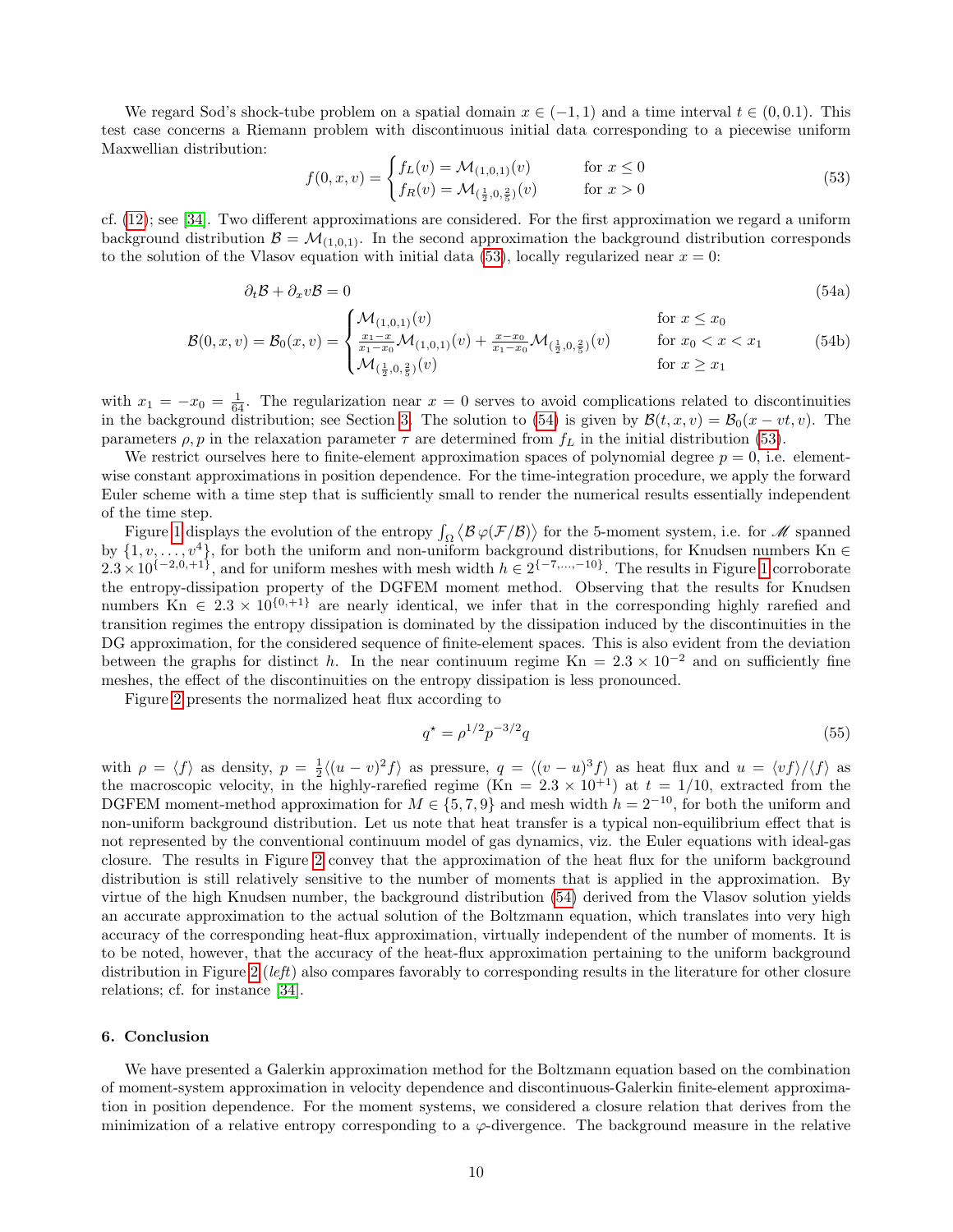

<span id="page-10-0"></span>Figure 1: Evolution of the entropy  $\int_{\Omega} \langle \mathcal{B} \varphi(\mathcal{F}/\mathcal{B}) \rangle$  for the DGFEM 5-moment approximation, for the uniform background distribution  $\mathcal{B} = \mathcal{M}_{(1,0,1)}$  (left) and the non-uniform background distribution in [\(54\)](#page-9-2) (*right*), for Knudsen numbers Kn = 2.3 × 10<sup>-2</sup>  $(top)$ , Kn = 2.3 × 10<sup>0</sup> (center) and Kn = 2.3 × 10<sup>+1</sup> (bottom), and for uniform meshes with mesh width  $h = 2^{-7}$  ( $\cdot \cdot$ ),  $h = 2^{-8}$  $(-\cdot), h = 2^{-9}$   $(-\cdot)$  and  $h = 2^{-10}$   $(-\cdot)$ .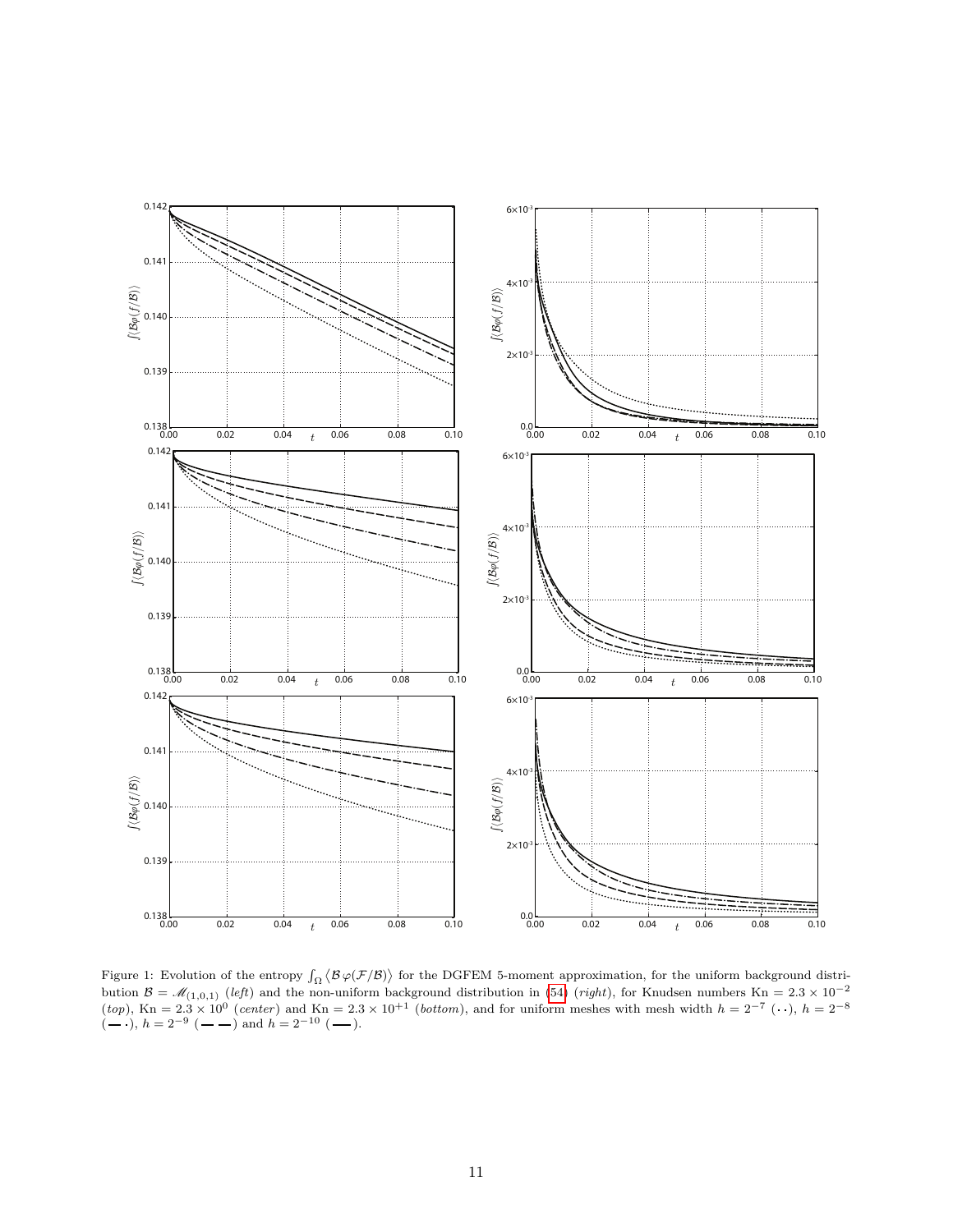

<span id="page-11-3"></span>Figure 2: Heat flux  $q^*$  according to [\(55\)](#page-9-3) for Kn = 2.3 × 10<sup>+1</sup> at  $t = 1/10$ , for the uniform background distribution  $\mathcal{B} = \mathcal{M}_{(1,0,1)}$ (left) and the non-uniform background distribution in [\(54\)](#page-9-2) (right), for  $M = 5$  ( $\rightarrow$ ),  $M = 7$  ( $\rightarrow$ ) and  $M = 9$  ( $\rightarrow$ ) moments and mesh width  $h = 2^{-10}$ .

entropy then appears as a factor in the approximation of the one-particle marginal. We established that for suitable background measures, the moment systems retain the fundamental structural properties of the underlying Boltzmann equation, viz., conservation of mass, momentum and energy, Galilean invariance and dissipation of a relative entropy. Moreover, the divergence-based closure leads to a hierarchy of tractable symmetric hyperbolic systems. The moment systems can alternatively be conceived of as Galerkin approximations of the Boltzmann equation in renormalized form.

For the discretization of the moment systems in position dependence, we considered the discontinuous Galerkin finite-element method. The combined DGFEM moment method can be construed as a Galerkin finiteelement approximation of the Boltzmann equation in renormalized form, based on a tensor-product approximation space composed of the DGFEM approximation space in position dependence and global polynomials in velocity dependence. We introduced a new class of numerical flux functions for the combined DGFEM moment method. This new numerical flux function appears naturally in the setting of the renormalized Boltzmann equation as the upwind distribution at the inter-element interfaces. We established that this upwind flux renders the DGFEM moment method entropy stable, i.e. the entropy-dissipation property of the moment systems transfers to the DGFEM formulation.

Numerical results were presented for a one-dimensional shock-tube problem in the highly-rarefied, intermediate and near-continuum regimes. We considered two different approximations: one based on a background distribution corresponding to a uniform Maxwellian, and one based on a background distribution corresponding to a solution to the Vlasov equation. The numerical results confirm the entropy-dissipation property of the DGFEM moment method for both types of approximation. In the highly rarefied regime, the approximation based on the Vlasov background distribution provides excellent approximations of the heat flux, essentially independent of the number of moments. The approximation corresponding to the uniform background distribution yields very accurate results for the heat flux, that compare favorably to corresponding results in the literature for other closure relations.

# References

- <span id="page-11-0"></span>[1] C. Bardos, F. Golse, D. Levermore, [Fluid dynamic limits of kinetic equations. I. Formal derivations,](http://dx.doi.org/10.1007/BF01026608) J. Stat. Phys. 63 (1) (1991) 323–344.
- <span id="page-11-1"></span>[2] R. Esposito, J. Lebowitz, R. Marra, [Hydrodynamic limit of the stationary Boltzmann equation in a slab,](http://dx.doi.org/10.1007/BF02099789) Communications in Mathematical Physics 160 (1) (1994) 49–80.
- <span id="page-11-2"></span>[3] F. Golse, L. Saint-Raymond, [The Navier–Stokes limit of the Boltzmann equation for bounded collision](http://dx.doi.org/10.1007/s00222-003-0316-5) [kernels,](http://dx.doi.org/10.1007/s00222-003-0316-5) Inventiones Mathematicae 155 (1) (2004) 81–161.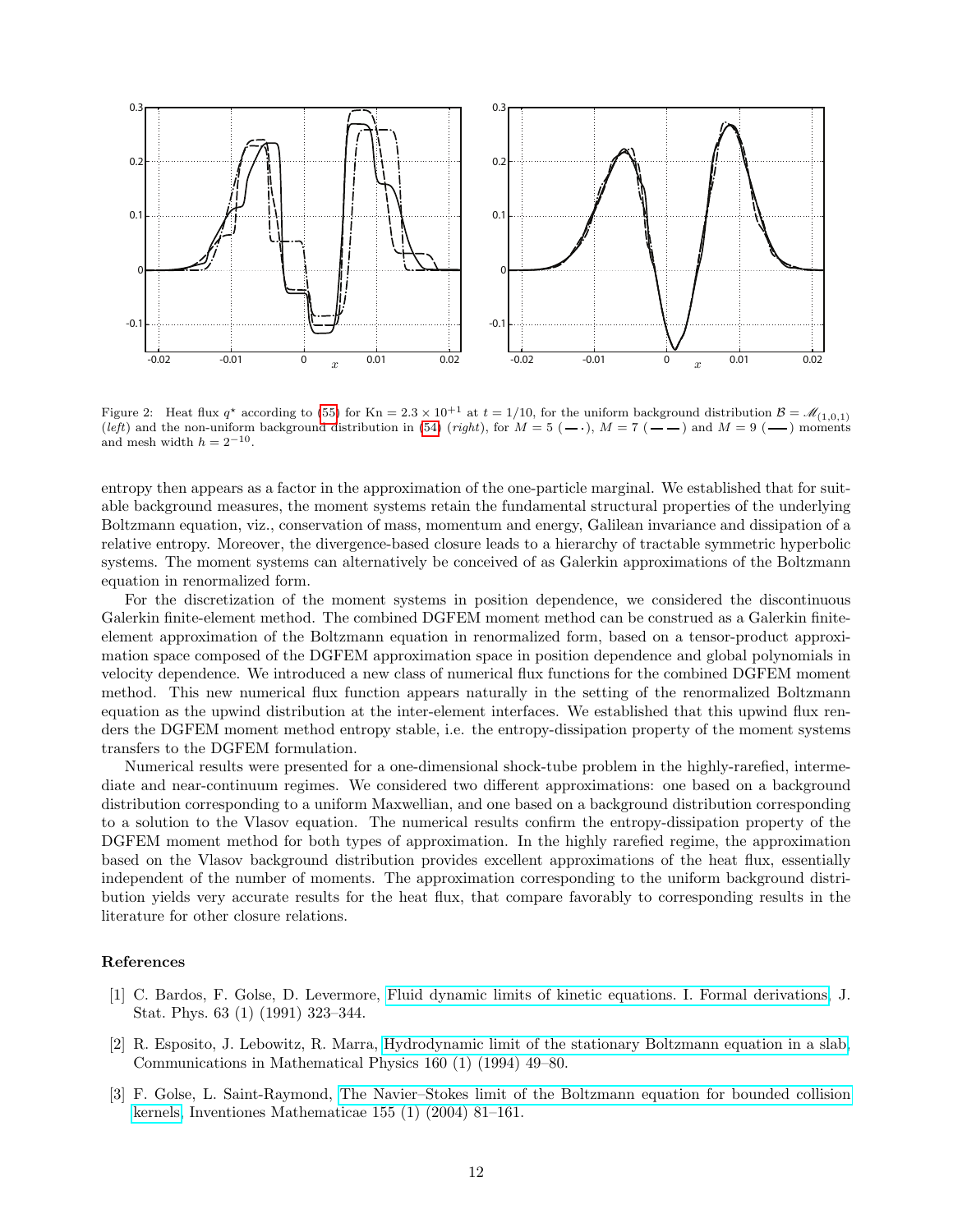- <span id="page-12-0"></span>[4] P.-L. Lions, N. Masmoudi, [From the Boltzmann Equations to the Equations of Incompressible Fluid Me](http://dx.doi.org/10.1007/s002050100143)[chanics, I,](http://dx.doi.org/10.1007/s002050100143) Arch. Rational Mech. Anal. 158 (3) (2001) 173–193.
- <span id="page-12-1"></span>[5] P.-L. Lions, N. Masmoudi, [From the Boltzmann Equations to the Equations of Incompressible Fluid Me](http://dx.doi.org/10.1007/s002050100144)[chanics, II,](http://dx.doi.org/10.1007/s002050100144) Arch. Rational Mech. Anal. 158 (3) (2001) 195–211.
- <span id="page-12-2"></span>[6] C. Levermore, N. Masmoudi, From the Boltzmann Equation to an Incompressible Navier–Stokes–Fourier System, Arch. Rational Mech. Anal. 196 (2010) 753–809.
- <span id="page-12-3"></span>[7] L. Saint-Raymond, Hydrodynamic Limits of the Boltzmann Equation, no. v. 1971 in Lecture Notes in Mathematics, Springer, 2009.
- <span id="page-12-4"></span>[8] C. Cercignani, Rarefied Gas Dynamics: From Basic Concepts to Actual Calculations, Cambridge Texts in Applied Mathematics, Cambridge University Press, 2000.
- <span id="page-12-5"></span>[9] H. Struchtrup, Macroscopic Transport Equations for Rarefied Gas Flows: Approximation Methods in Kinetic Theory, Interaction of Mechanics and Mathematics Series, Springer, 2005.
- <span id="page-12-6"></span>[10] C. Shen, [Rarefied Gas Dynamics: Fundamentals, Simulations and Micro Flows,](http://books.google.de/books?id=GdJpYCwMDR0C) Heat and mass transfer, Springer Berlin Heidelberg, 2005.
- <span id="page-12-7"></span>[11] A. Jüngel, [Transport Equations for Semiconductors,](http://books.google.de/books?id=d6YIyevAQG4C) Lecture Notes in Physics, Springer, 2009.
- <span id="page-12-8"></span>[12] K. Miyamoto, [Plasma Physics and Controlled Nuclear Fusion,](http://books.google.de/books?id=-tLq4hzVnN8C) Springer, 2004.
- <span id="page-12-9"></span>[13] M. Reeks, [On a kinetic equation for the transport of particles in turbulent flows,](http://link.aip.org/link/?PFA/3/446/1) Physics of Fluids A: Fluid Dynamics 3 (3) (1991) 446–456. [doi:10.1063/1.858101](http://dx.doi.org/10.1063/1.858101).
- <span id="page-12-10"></span>[14] M. Reeks, [On the continuum equations for dispersed particles in nonuniform flows,](http://link.aip.org/link/?PFA/4/1290/1) Physics of Fluids A: Fluid Dynamics 4 (6) (1992) 1290–1303. [doi:10.1063/1.858247](http://dx.doi.org/10.1063/1.858247).
- <span id="page-12-11"></span>[15] M. Reeks, [On the constitutive relations for dispersed particles in nonuniform flows. I: Dispersion in a simple](http://link.aip.org/link/?PFA/5/750/1) [shear flow,](http://link.aip.org/link/?PFA/5/750/1) Physics of Fluids A: Fluid Dynamics 5 (3) (1993) 750–761. [doi:10.1063/1.858658](http://dx.doi.org/10.1063/1.858658).
- <span id="page-12-12"></span>[16] G. Bird, [Direct Simulation and the Boltzmann Equation,](http://link.aip.org/link/?PFL/13/2676/1) Phys. Fluids 13 (1970) 2676–2681.
- <span id="page-12-13"></span>[17] G. Bird, Molecular Gas Dynamics and the Direct Simulation of Gas Flows, Oxford University Press, 1994.
- <span id="page-12-14"></span>[18] W. Wagner, A Convergence Proof for Bird's Direct Simulation Monte Carlo Method for the Boltzmann Equation, Journal of Statistical Physics 66 (1992) 1011–1044.
- <span id="page-12-15"></span>[19] A. Klenke, Probability Theory: A Comprehensive Course, Universitext (1979), Springer, 2008.
- <span id="page-12-16"></span>[20] H. Grad, On the kinetic theory of rarefied gases, Communications on Pure and Applied Mathematics 2 (4) (1949) 331–407.
- <span id="page-12-17"></span>[21] C. Levermore, Moment closure hierarchies for kinetic theories, Journal of Statistical Physics 83 (1996) 1021–1065.
- <span id="page-12-18"></span>[22] L. Mátyás, Generalized Method of Moments Estimation, Themes In Modern Econometrics, Cambridge University Press, 1999.
- <span id="page-12-19"></span>[23] W. Dreyer, [Maximisation of the entropy in non-equilibrium,](http://stacks.iop.org/0305-4470/20/i=18/a=047) Journal of Physics A: Mathematical and General 20 (18) (1987) 6505.
- <span id="page-12-20"></span>[24] I. Müller, T. Ruggeri, Extended thermodynamics, Springer tracts in natural philosophy, Springer-Verlag, 1993.
- <span id="page-12-21"></span>[25] S. Kullback, R. Leibler, On Information and Sufficiency, The Annals of Mathematical Statistics 22 (1) (1951) pp. 79–86.
- <span id="page-12-22"></span>[26] I. Csisz´ar, A class of measures of informativity of observation channels, Periodica Mathematica Hungarica 2 (1972) 191–213.